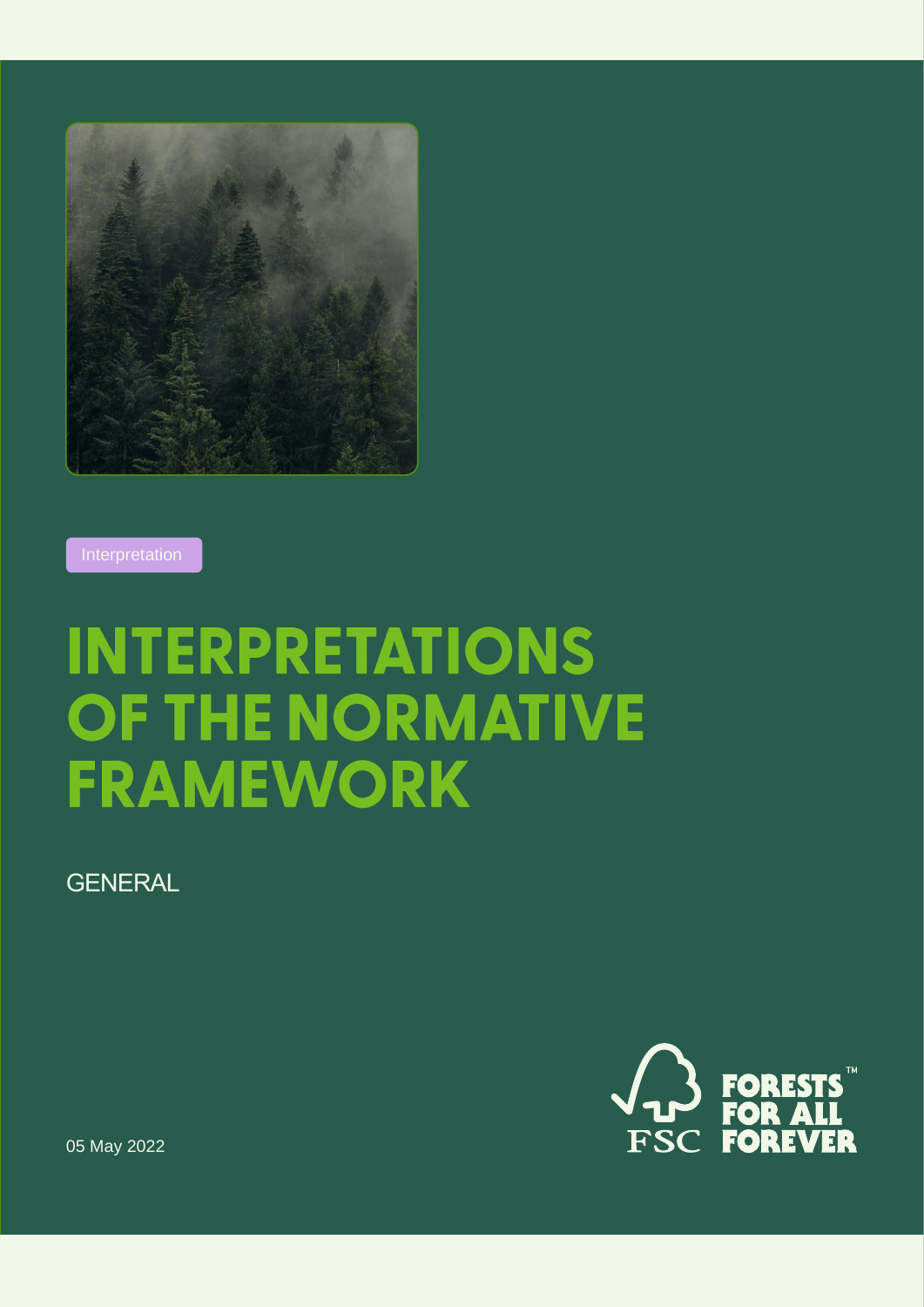| Title:                          | Interpretations of the normative framework                                                       |
|---------------------------------|--------------------------------------------------------------------------------------------------|
| Dates:                          | Approval date:<br>05 May 2022                                                                    |
| <b>Contact for</b><br>comments: | FSC International – Performance and Standards Unit<br>Adenauerallee 134<br>53113 Bonn<br>Germany |
|                                 | <b>Phone:</b> $+49-(0)228 - 36766 - 0$                                                           |
|                                 | +49 - (0) 228 - 36766 - 65<br><b>Fax:</b><br>psu@fsc.org<br>Email :                              |

#### **® 2022 Forest Stewardship Council, A.C. All Rights Reserved FSC® F000100**

You may not distribute, modify, transmit, reuse, reproduce, re-post or use the copyrighted materials from this document for public or commercial purposes, without the express written consent of the publisher. You are hereby authorized to view, download, print and distribute individual pages from this document subject for informational purposes only.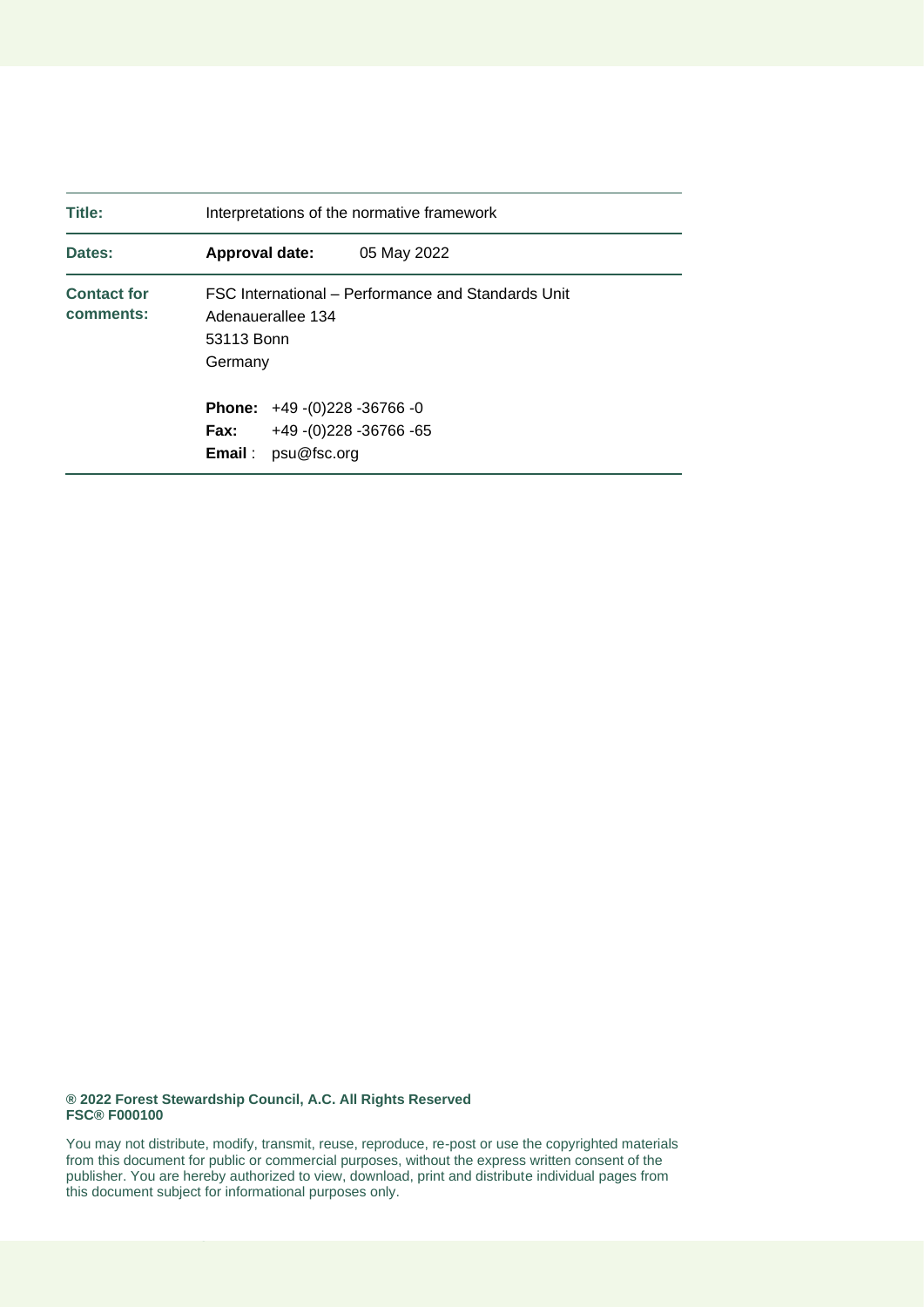# **CONTENTS**

| <b>POLICIES</b>                                                                                                          | 4  |
|--------------------------------------------------------------------------------------------------------------------------|----|
| FSC-POL-01-004 (V2-0) POLICY FOR THE ASSOCIATION OF ORGANIZATIONS WITH FSC                                               | 4  |
| <b>STANDARDS</b>                                                                                                         | 5  |
| FSC-STD-01-002 (V1-0) FSC GLOSSARY OF TERMS                                                                              | 5  |
| FSC-STD-20-001 (V3-0) GENERAL REQUIREMENTS FOR FSC ACCREDITED CERTIFICATION<br><b>BODIES</b>                             | 8  |
| FSC-STD-20-001 (V4-0) GENERAL REQUIREMENTS FOR FSC ACCREDITED CERTIFICATION<br><b>BODIES</b>                             | 9  |
| <b>PROCEDURES</b>                                                                                                        | 26 |
| FSC-PRO-01-001 (V3-1) THE DEVELOPMENT AND REVISION OF FSC NORMATIVE DOCUMENTS                                            | 26 |
| FSC-PRO-01-017 (V1-1) PARTCIPATION OF EXTERNAL OBSERVERS IN ON-SITE FSC<br>CERTIFICATION AUDITS AND / OR ASI ASSESSMENTS | 29 |
| FSC-PRO-20-003 (V1-0) TRANSFER OF FSC CERTIFICATES AND LICENSE AGREEMENTS                                                | 30 |
| FSC-PRO-20-004 (V1-2) GENERAL REQUIREMENTS FOR AN FSC TRAINING PROGRAMME                                                 | 35 |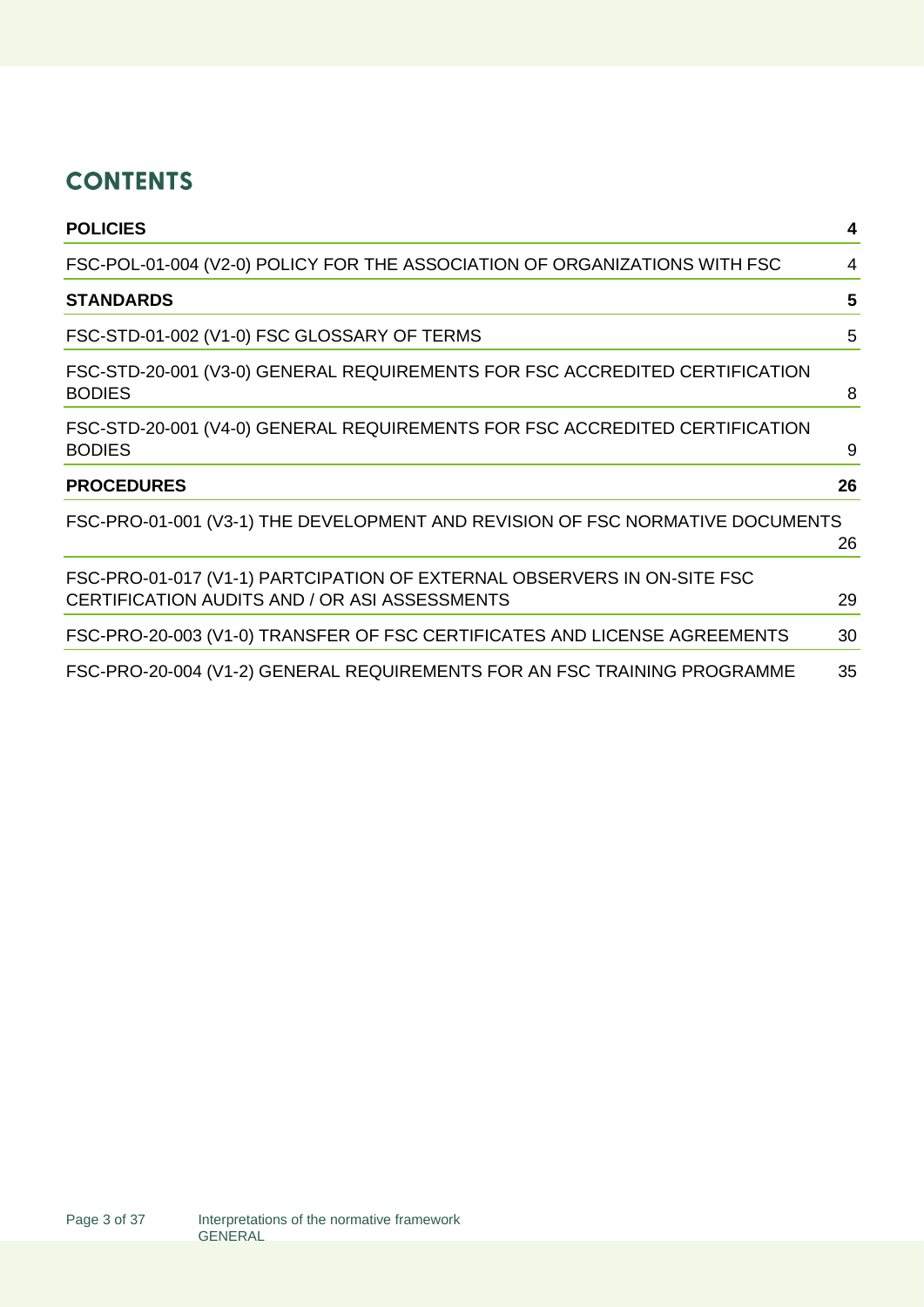# <span id="page-3-0"></span>**POLICIES**

### <span id="page-3-1"></span>**FSC-POL-01-004 (V2-0) POLICY FOR THE ASSOCIATION OF ORGANIZATIONS WITH FSC**

| Code                                   | INT-POL-01-004 01 |
|----------------------------------------|-------------------|
| <b>Requirement (s)</b>   Clause 1.e    |                   |
| <b>Publication date</b>   11 July 2011 |                   |
|                                        |                   |

#### **Does research on GMOs by FSC certificate holders or affiliated organizations constitute a breach of the FSC Policy on Association?**

The FSC Policy on Association had its origins in the FSC Partial Certification Policy and is intended to prevent green washing by companies that are not committed to FSC certification. The Policy states that FSC shall not be associated with organizations that are directly or indirectly involved in the introduction of genetically modified organisms in forestry operations. Research, as defined in this document, does not constitute a breach to the FSC Policy on Association since the concept of operations is related to the standard commercial activities of an organization and as such does not include research efforts.

For the purpose of this clarification, research is understood as activities that:

- have a clear investigative purpose (i.e. test a hypothesis),
- are carried out on a limited scale and with defined timelines that are compatible to the scope of the research,
- are conducted following all related legal requirements, including safeguards and permits.

Decision making process: The above interpretation was approved by the FSC Board of Directors at the 57th meeting.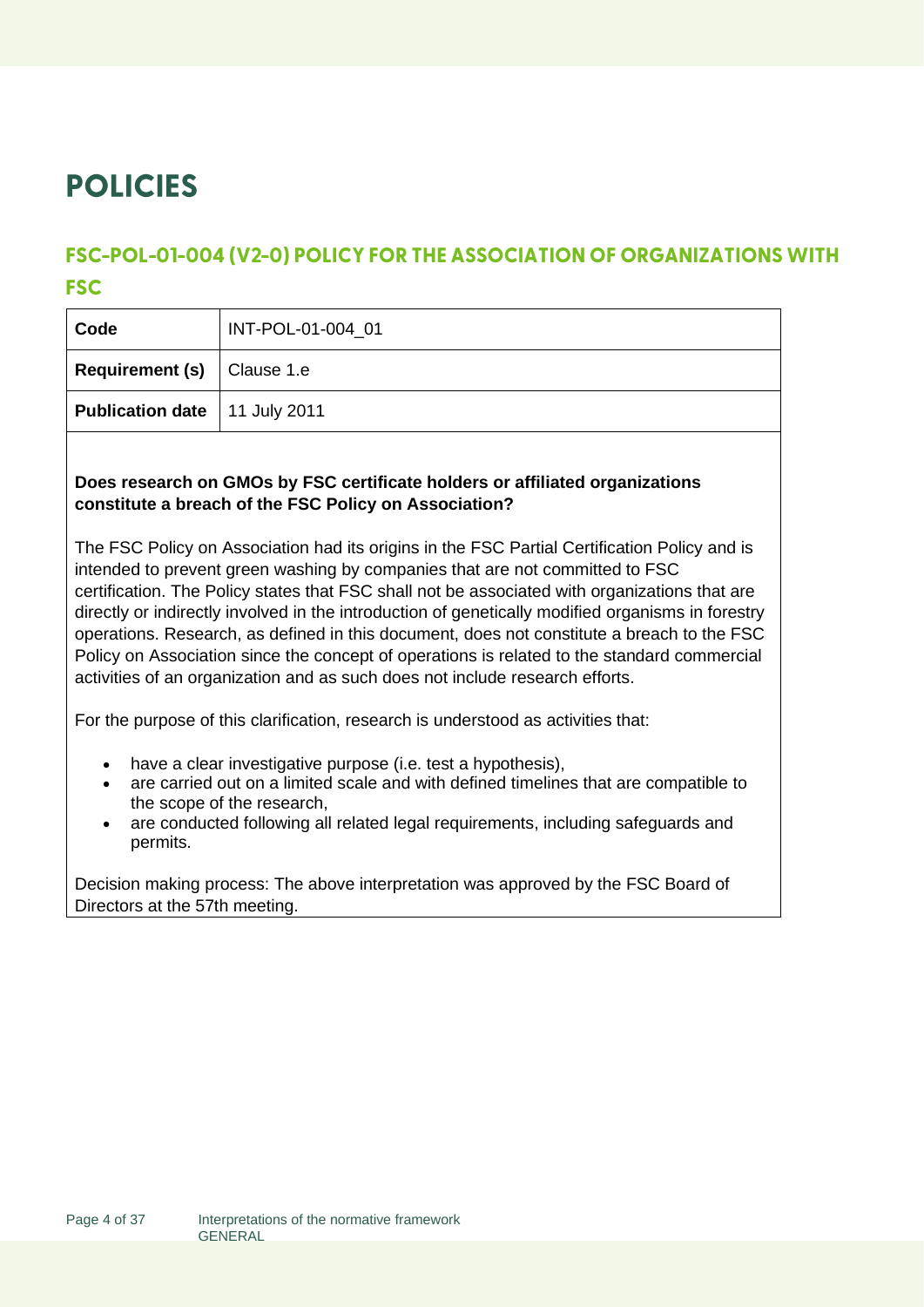# <span id="page-4-0"></span>**STANDARDS**

### <span id="page-4-1"></span>FSC-STD-01-002 (V1-0) FSC GLOSSARY OF TERMS

| Code                             | INT-STD-01-002_06                                                                                                                                                                                                                                                                                                                                                                                                                                                                                                                                                                                                                                                                                                                                                                                                                                                                                                                                                                                                    |
|----------------------------------|----------------------------------------------------------------------------------------------------------------------------------------------------------------------------------------------------------------------------------------------------------------------------------------------------------------------------------------------------------------------------------------------------------------------------------------------------------------------------------------------------------------------------------------------------------------------------------------------------------------------------------------------------------------------------------------------------------------------------------------------------------------------------------------------------------------------------------------------------------------------------------------------------------------------------------------------------------------------------------------------------------------------|
| <b>Requirement (s)</b>           | Section 2                                                                                                                                                                                                                                                                                                                                                                                                                                                                                                                                                                                                                                                                                                                                                                                                                                                                                                                                                                                                            |
| <b>Publication date</b>          | 09 June 2015                                                                                                                                                                                                                                                                                                                                                                                                                                                                                                                                                                                                                                                                                                                                                                                                                                                                                                                                                                                                         |
| lakes, swamps, bogs and springs. | A certificate holder applies a chemical, recently listed by FSC as 'highly' hazardous<br>pesticide, to lakes and rarely to streams to control invasive species.<br>a) Are water bodies included in the scope of an FM certificate?<br>b) Does the scale of the water body influence this?<br>a) Water bodies contribute to the management objectives and therefore, applying the<br>definition of Management Unit (MU), water bodies within or adjacent to the spatial area(s)<br>submitted for certification under legal title or management control of, or operated by or on<br>behalf of The Organization are in the scope of the certificate.<br>b) The definition of water body in the International Generic Indicators (FSC-STD-60-004 V1-<br>0 EN) does not make distinctions based on the scale. See definition below.<br>Water bodies (including water courses): Seasonal, temporary, and permanent brooks,<br>creeks, streams, rivers, ponds, and lakes. Water bodies include riparian or wetland systems, |

| Code                                     | INT-STD-01-002 05 |
|------------------------------------------|-------------------|
| <b>Requirement (s)</b> $\vert$ Section 2 |                   |
| <b>Publication date</b>   09 June 2015   |                   |

**Shall nurseries that do not physically fall within the geographical boundaries of the Management Unit (MU), but are owned and operated by the certificate holder be evaluated against the P&C and thus be subject to evaluation?**

No, PSU has received the mandate from the Policy and Standards Committee to develop a new advice note on nurseries. The advice note will define criteria for the material entering in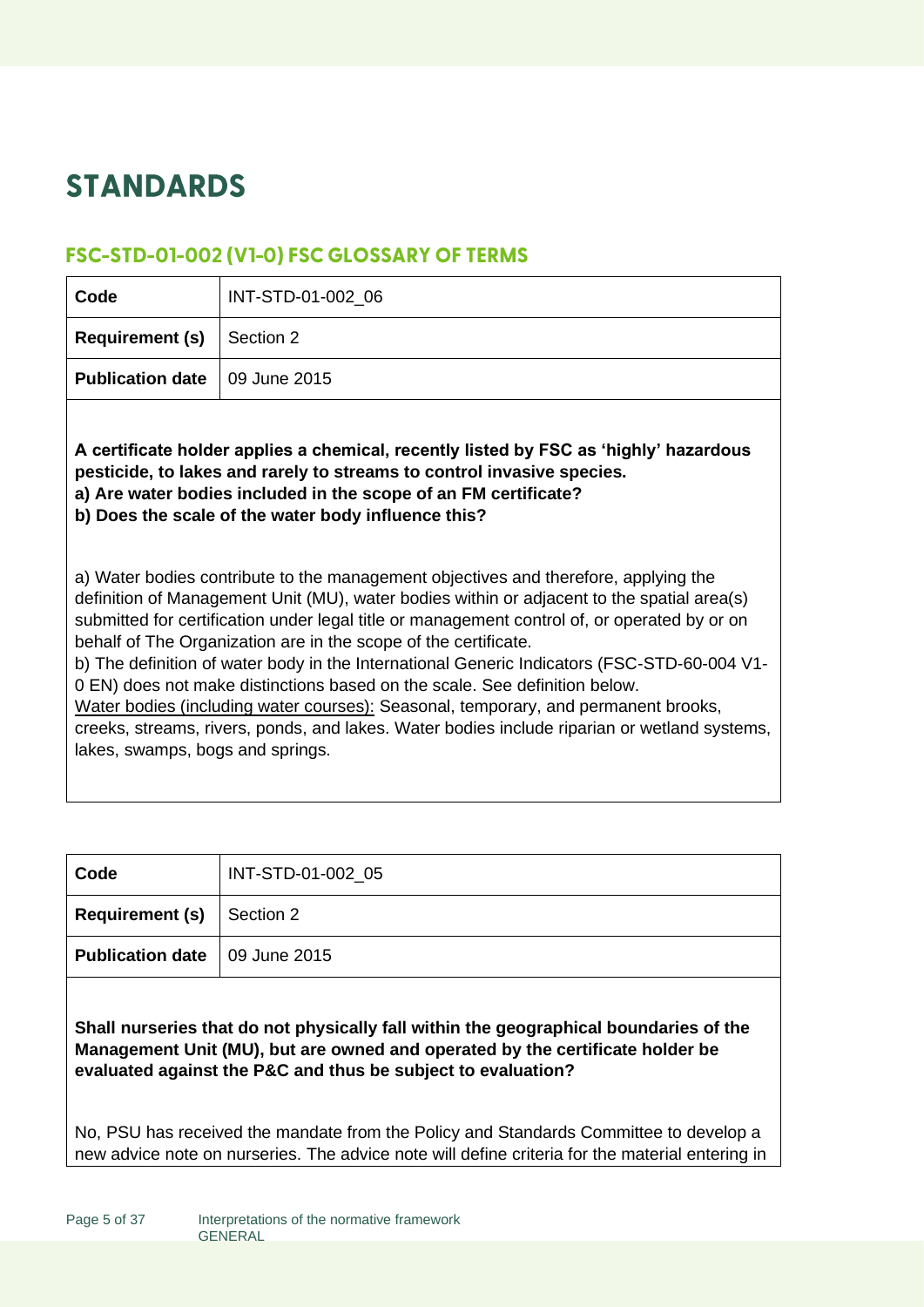the MU regardless of the situation of the nursery. Until the new advice note has been developed, only nurseries within or adjacent to the MU are subject to evaluation.

| Code                                      | INT-STD-01-002_04 |
|-------------------------------------------|-------------------|
| <b>Requirement (s)</b> $\vert$ Section 2  |                   |
| <b>Publication date</b>   19 January 2015 |                   |

#### **What type of infrastructure shall to be evaluated against the P&C and thus be subject to evaluation?**

All infrastructure within the Management Unit. This includes:

• All infrastructure within or adjacent to this spatial area or areas under legal title or management control of, or operated by or on behalf of The Organization, for the purpose of contributing to the management objectives.

• All infrastructure outside, and not adjacent to this spatial area or areas and operated by or on behalf of The Organization, solely for the purpose of contributing to the management objectives.

NOTE. Infrastructure: In the context of forest management, roads, bridges, culverts, log landings, quarries, impoundments, buildings and other structures required in the course of implementing the management plan (Source: FSC 2014).

| Code                                      | INT-STD-01-002 03 |
|-------------------------------------------|-------------------|
| <b>Requirement (s)</b>                    | Section 2         |
| <b>Publication date</b>   19 January 2015 |                   |
|                                           |                   |

**Can a Management Unit (MU) be only a part of a forest covered by a management plan? For example: can five lands be five management units, if for these five lands there is only one management plan?**

No, the definition of MU is directly linked to the management plan. If there are management planning documents at different levels, MU can be defined as the area at which the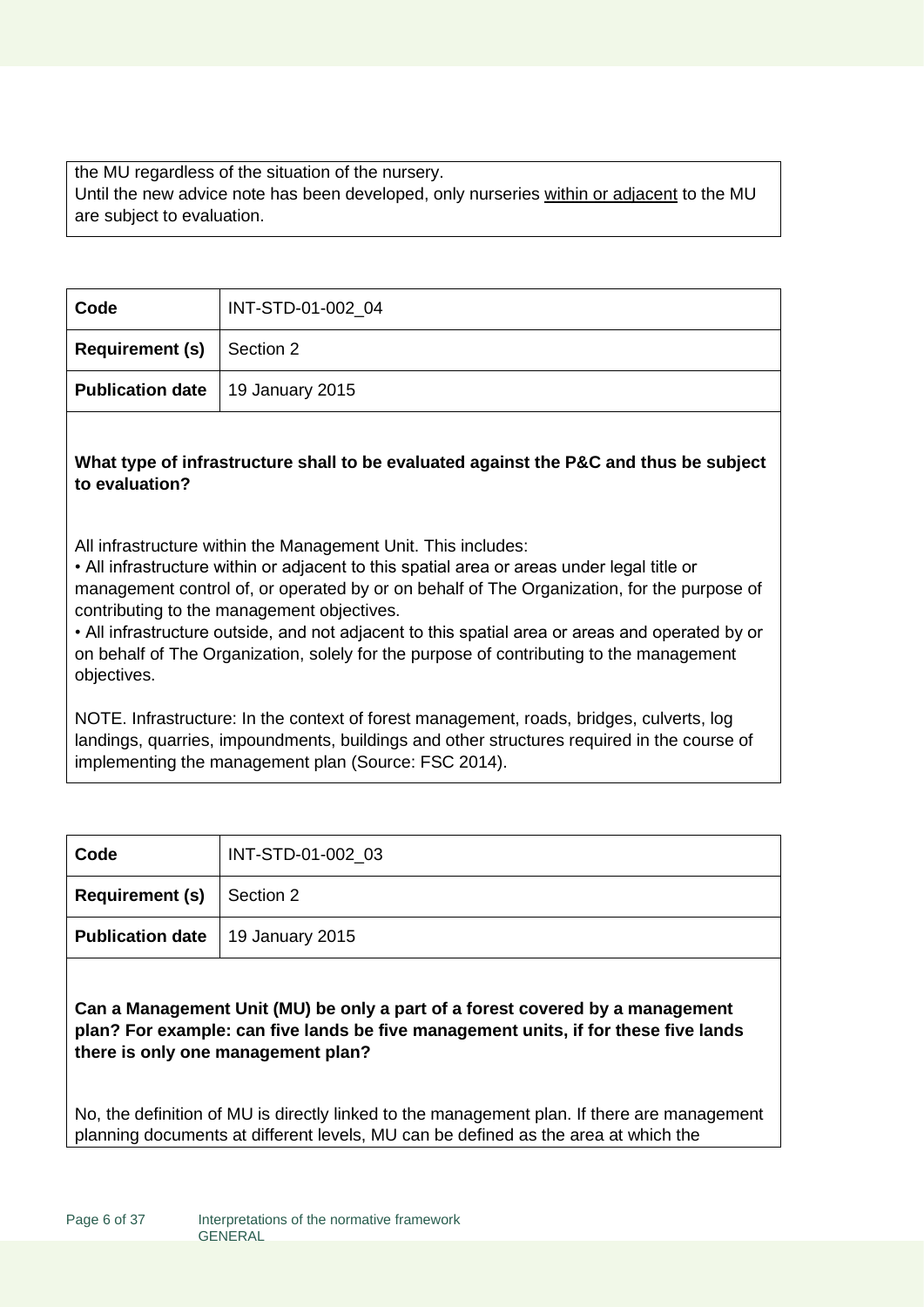calculation is made of the yield which can be permanently sustained (as per criterion 5.6 and usually referred to as AAC (Annual Allowable Cut)).

| Code                                     | INT-STD-01-002 02 |
|------------------------------------------|-------------------|
| <b>Requirement (s)</b> $\vert$ Section 2 |                   |
| <b>Publication date</b>   06 June 2014   |                   |

**A multinational manages both own and third party estates (consortium and leases with private owners and public administrations). The management and its responsibility correspond to the multinational and there are ongoing contracts. This context has not changed in the last 15 years but this client has switched from group to individual certification and vice versa, following the criteria of different CBs. According to FSC Normative, should it be treated as a single or a group certificate?**

Management means having full control of all aspects of the Principles &Criteria. If this multinational company has full managerial control over all areas they manage, it should be treated as a multiple MU and therefore single certification. If the company has partial managerial control (only over some areas or aspects), it should be treated as a group certificate.

| Code                                     | INT-STD-01-002 01 |
|------------------------------------------|-------------------|
| <b>Requirement (s)</b> $\vert$ Section 2 |                   |
| <b>Publication date</b>   10 April 2012  |                   |

**"Self-contained" and "collection of documents" appear contradictory so the use of documents as basis for definition of MU could result in inconsistent interpretation of what an "MU" is in the case where an organisation has a number of management planning documents at different levels, assuming the collection of documents together meet Principle 7 requirements for management plans.**

Management Unit (MU): A clearly defined forest area with mapped boundaries, managed by a single managerial body to a set of explicit objectives which are expressed in a selfcontained multi-year management plan. Where there is management planning documentation at different levels, MU can be defined as the area at which the calculation is made of the yield which can be permanently sustained (as per criterion 5.6 and usually referred to as AAC (Annual Allowable Cut)).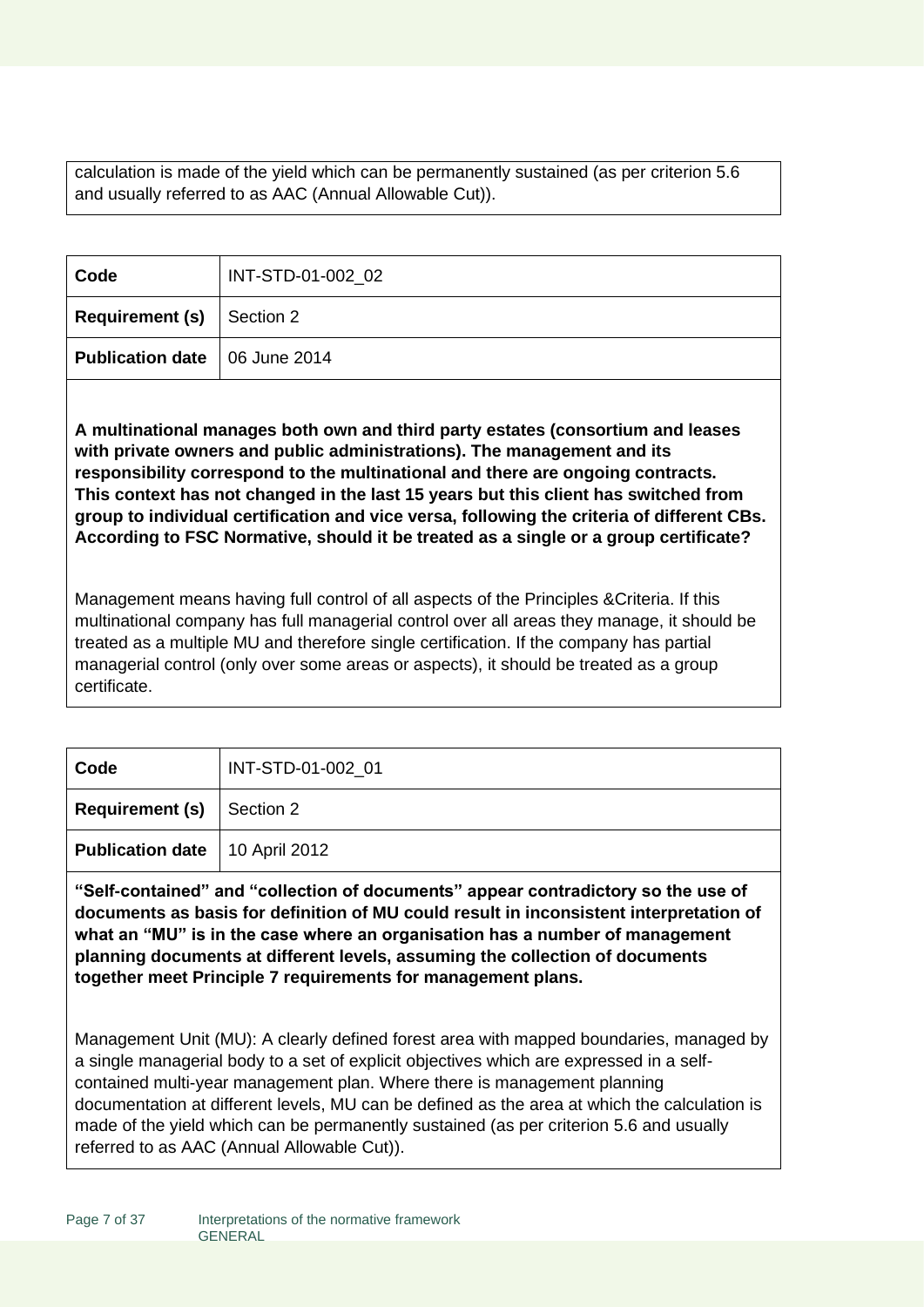# <span id="page-7-0"></span>FSC-STD-20-001 (V3-0) GENERAL REQUIREMENTS FOR FSC ACCREDITED **CERTIFICATION BODIES**

|               | $INT-STD-20-001_1$   How shall university education or 'equivalent' be interpreted<br>according to the requirements for auditor qualification provided<br>in the standard FSC-STD-20-001? |
|---------------|-------------------------------------------------------------------------------------------------------------------------------------------------------------------------------------------|
| <b>Status</b> | Withdrawn                                                                                                                                                                                 |

| INT-STD-20-001 17 | What happens if it is not possible or feasible to rotate the lead<br>auditor after 3 consecutive audits? |
|-------------------|----------------------------------------------------------------------------------------------------------|
| Status            | Withdrawn                                                                                                |

|               | $\mid$ INT-STD-20-001_08 $\mid$ Is it required to assess the Certificate Holder (CH) within the<br>next 12 months from the last surveillance audit? |
|---------------|-----------------------------------------------------------------------------------------------------------------------------------------------------|
| <b>Status</b> | Withdrawn                                                                                                                                           |

|               | INT-STD-20-001_02   Clarification in the definition of "annually". |
|---------------|--------------------------------------------------------------------|
| <b>Status</b> | Withdrawn                                                          |

|               | $INT-STD-20-001$ 13   How is the certification body expected to control the FSC<br>trademark use of their clients following its approval? |
|---------------|-------------------------------------------------------------------------------------------------------------------------------------------|
| <b>Status</b> | Withdrawn                                                                                                                                 |

|               | $INT-STD-20-001_09$ $Can a 3-days ISO 19011 training course (incl. exam) be$<br>accepted as qualification for lead auditors after 31 December<br>2012? |
|---------------|--------------------------------------------------------------------------------------------------------------------------------------------------------|
| <b>Status</b> | Withdrawn                                                                                                                                              |

| INT-STD-20-001 07 | FSC-STD-20-001 requires that a chain of custody evaluation<br>team shall always include at least one team member who is<br>fluent in the language of the area in which the evaluation takes<br>place, or a designated independent interpreter. Are there any<br>scenarios that could warrant an exception to this rule, such as<br>cases where the parent company has a standard corporate<br>language requirement which is different from the local<br>language? |
|-------------------|-------------------------------------------------------------------------------------------------------------------------------------------------------------------------------------------------------------------------------------------------------------------------------------------------------------------------------------------------------------------------------------------------------------------------------------------------------------------|
| Status            | Withdrawn                                                                                                                                                                                                                                                                                                                                                                                                                                                         |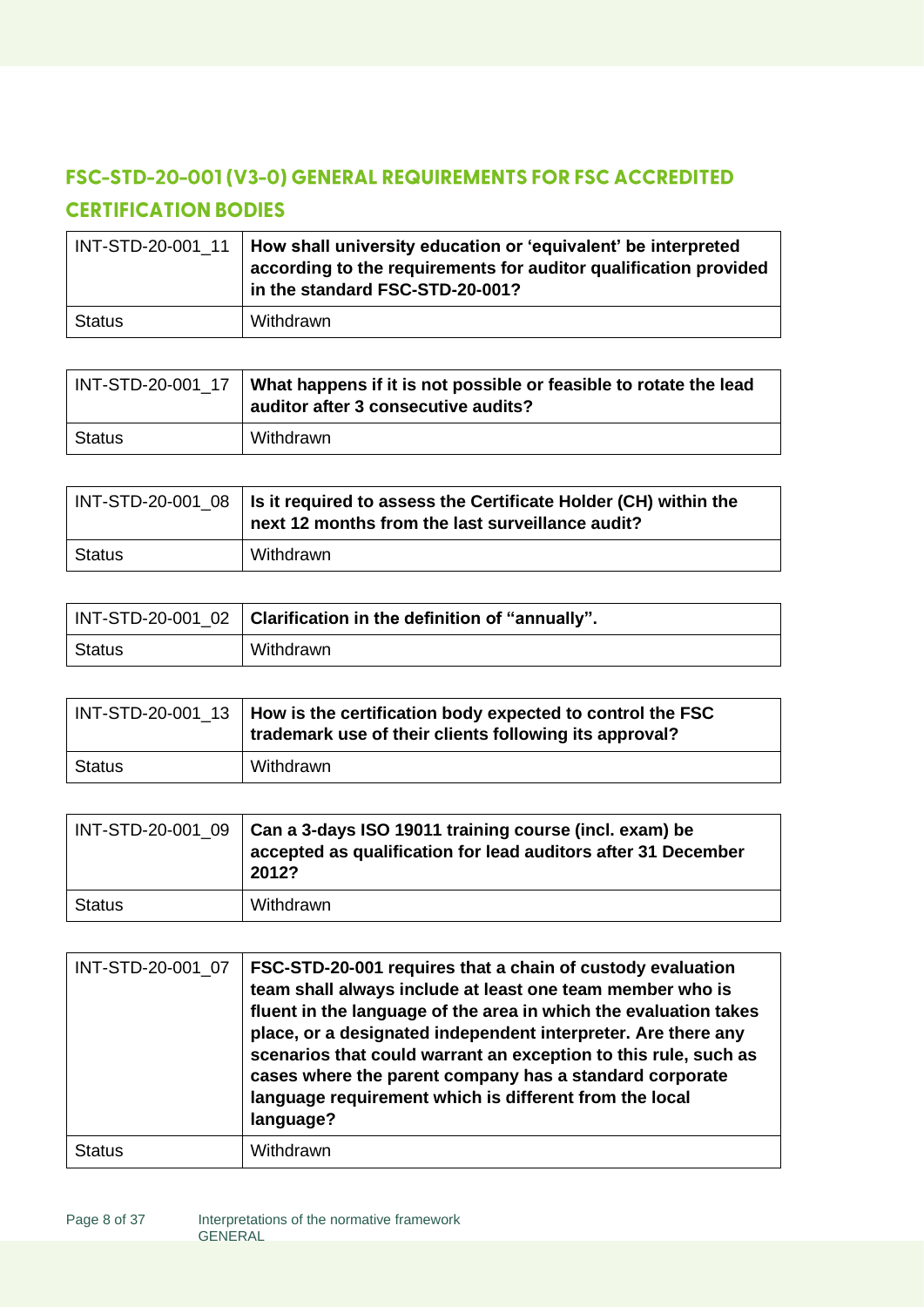# <span id="page-8-0"></span>**FSC-STD-20-001 (V4-0) GENERAL REQUIREMENTS FOR FSC ACCREDITED CERTIFICATION BODIES**

| Code                   | INT-STD-20-001 35                                    |
|------------------------|------------------------------------------------------|
| <b>Requirement (s)</b> | Term "audit process" as used in various requirements |
|                        | <b>Publication date</b>   21 September 2018          |

#### **Which activities does FSC include in the "audit process" of an evaluation – when does it start and when does it end?**

The audit process starts from the moment when an auditor is authorized to conduct the audit of the applicant or certificate holder. It includes the preparation of the audit (by the auditor), follow up on results of stakeholder engagement (where applicable), on-site audit and desk audit activities, and ends with the submission of the draft audit report to the certification body.

Note: Pre-audit steps of an evaluation include application review and setting up of a contract with the applicant (where applicable), assignment and authorization of the auditor(s) and stakeholder identification and notification (where applicable).

Post-audit steps of an evaluation include the certification body review and finalising of the audit report and the certification decision.

"Evaluation" includes the 'audit' and 'post-audit' steps above.

| Code                                       | INT-STD-20-001 39                                                           |
|--------------------------------------------|-----------------------------------------------------------------------------|
|                                            | <b>Requirement (s)</b>   Terms 'certification' and 'certification decision' |
| <b>Publication date</b>   05 February 2019 |                                                                             |

#### **May a Certificate Holder request a 'voluntary suspension' of the FSC certification?**

No, a Certificate Holder (CH) is not in the position to request a voluntary suspension, because a suspension is a certification decision taken by the certification body and indicates a 'third-party attestation" related to FSC requirements.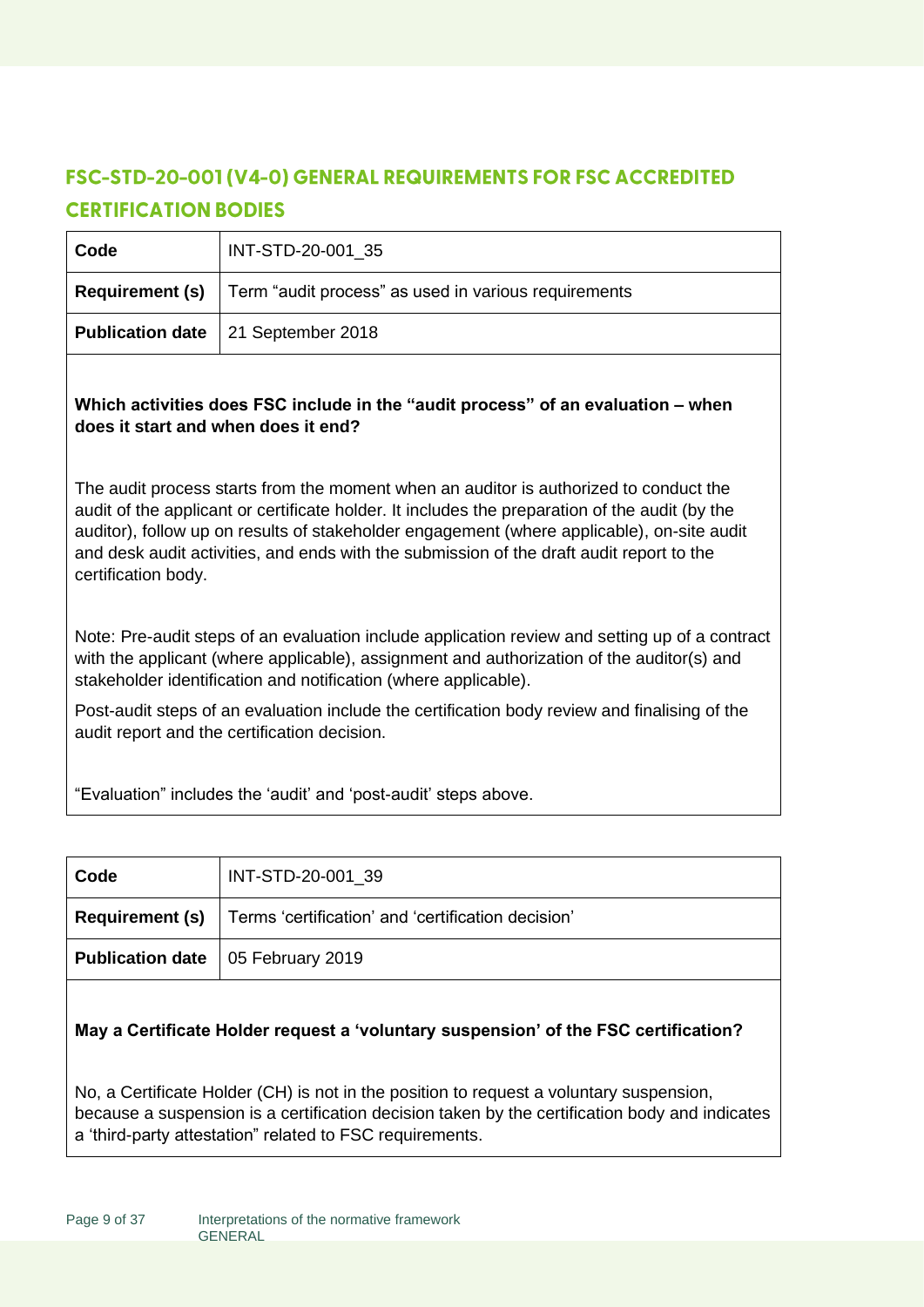| Code                    | INT-STD-20-001_28 (also published under FSC-PRO-20-003 with code<br>INT-PRO-20-003 04) |
|-------------------------|----------------------------------------------------------------------------------------|
| <b>Requirement (s)</b>  | Clause 1.1.3                                                                           |
| <b>Publication date</b> | 09 April 2018                                                                          |

#### **Does FSC-PRO-20-003 apply to cases where certificate holders are obliged to transfer to a new CB due to the termination of accreditation of the old CB?**

No, the application of FSC-PRO-20-003 (specifically the transfer audit) is not necessary.

The old CB is obliged to inform their clients in accordance with Clause 1.1.3 of FSC-STD-20-001. Certificate holders have 6 months to transfer to a new CB. In case of questions the certificate holder can approach FSC (at national, regional or international level).

Additionally the new CB will need to review the status of open CARs and to monitor that corrective actions are implemented accordingly.

| Code                                       | INT-STD-20-001 22                           |
|--------------------------------------------|---------------------------------------------|
| <b>Requirement (s)</b> $ $ Clause 1.2.3 q) |                                             |
|                                            | <b>Publication date</b>   08 September 2017 |

**Can certification bodies require access to organization's records related to non-FSC materials and products for the purpose of verifying organization's conformity with applicable certification requirements?**

Yes, certification bodies can require access to records related to non-FSC materials and products when this information is relevant to confirm organizations' conformity with the applicable certification requirements. This is established through the legally enforceable certification agreement between certificate holders and certification bodies, in which FSC certificate holders agree that the certification body, FSC and ASI have the right to access confidential information, examine documentation deemed necessary, and access to the relevant equipment, location(s), area(s), personnel, and bodies providing outsourced services to clients.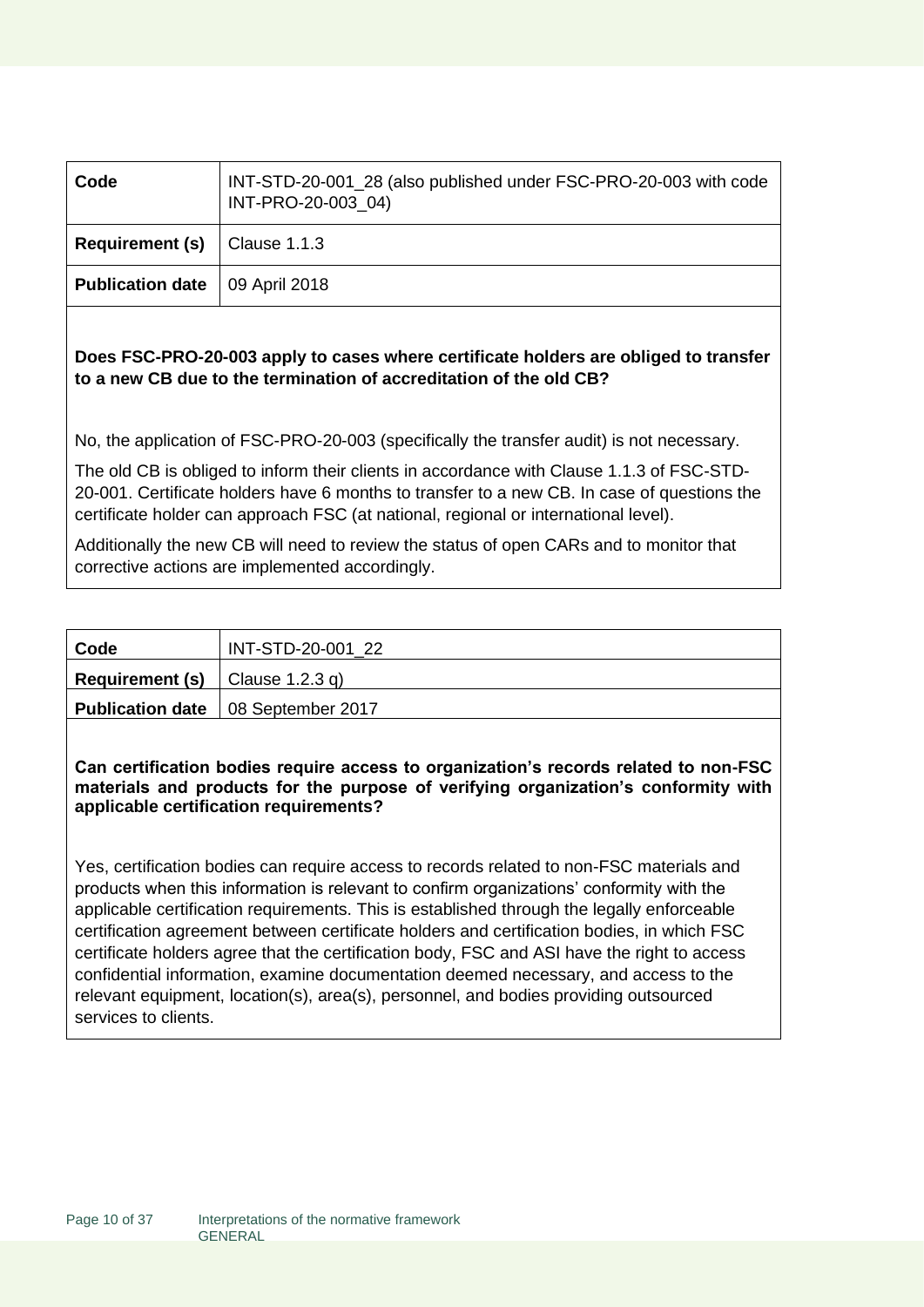| Code                                      | INT-STD-20-001 19                                             |
|-------------------------------------------|---------------------------------------------------------------|
| <b>Requirement (s)</b> $ $ Clause 1.2.3u) |                                                               |
|                                           | <b>Publication date</b>   01 July 2016; amended 19 April 2022 |
|                                           |                                                               |

#### **Shall the certification body identify a nonconformity in cases where the client has continued to sell material as FSC certified despite being suspended?**

No, nonconformity in this case is not applicable. The certification body shall refer to the certification contract between the certification body and the client, as the contract shall stipulate the obligations of clients in case of suspensions. If the suspended client continues to sell material as FSC certified this is a breach of the certification contract which can be sanctioned accordingly.

| Code                                          | INT-STD-20-001 01                                                 |
|-----------------------------------------------|-------------------------------------------------------------------|
| <b>Requirement (s)</b> $ $ Clause 1.2.3u (ii) |                                                                   |
|                                               | <b>Publication date</b>   21 February 2011; amended 19 April 2022 |
|                                               |                                                                   |

#### **What is meant by "certified and uncertified" customers?**

The following customers are considered certified and uncertified customers who:

- Bought certified material;
- Placed an order or submitted an enquiry for certified products;
- Otherwise expressed an interest in purchasing certified products.

| Code                                                                                                                                                                         | INT-STD-20-001 15                      |
|------------------------------------------------------------------------------------------------------------------------------------------------------------------------------|----------------------------------------|
| <b>Requirement (s)</b>                                                                                                                                                       | Clause 1.4.6                           |
| <b>Publication date</b>                                                                                                                                                      | 07 October 2014; amended 19 April 2022 |
| A certificate holder having a single management unit (MU) in the scope of<br>certification has applied for a change of the scope to add a significant new area to the<br>MU. |                                        |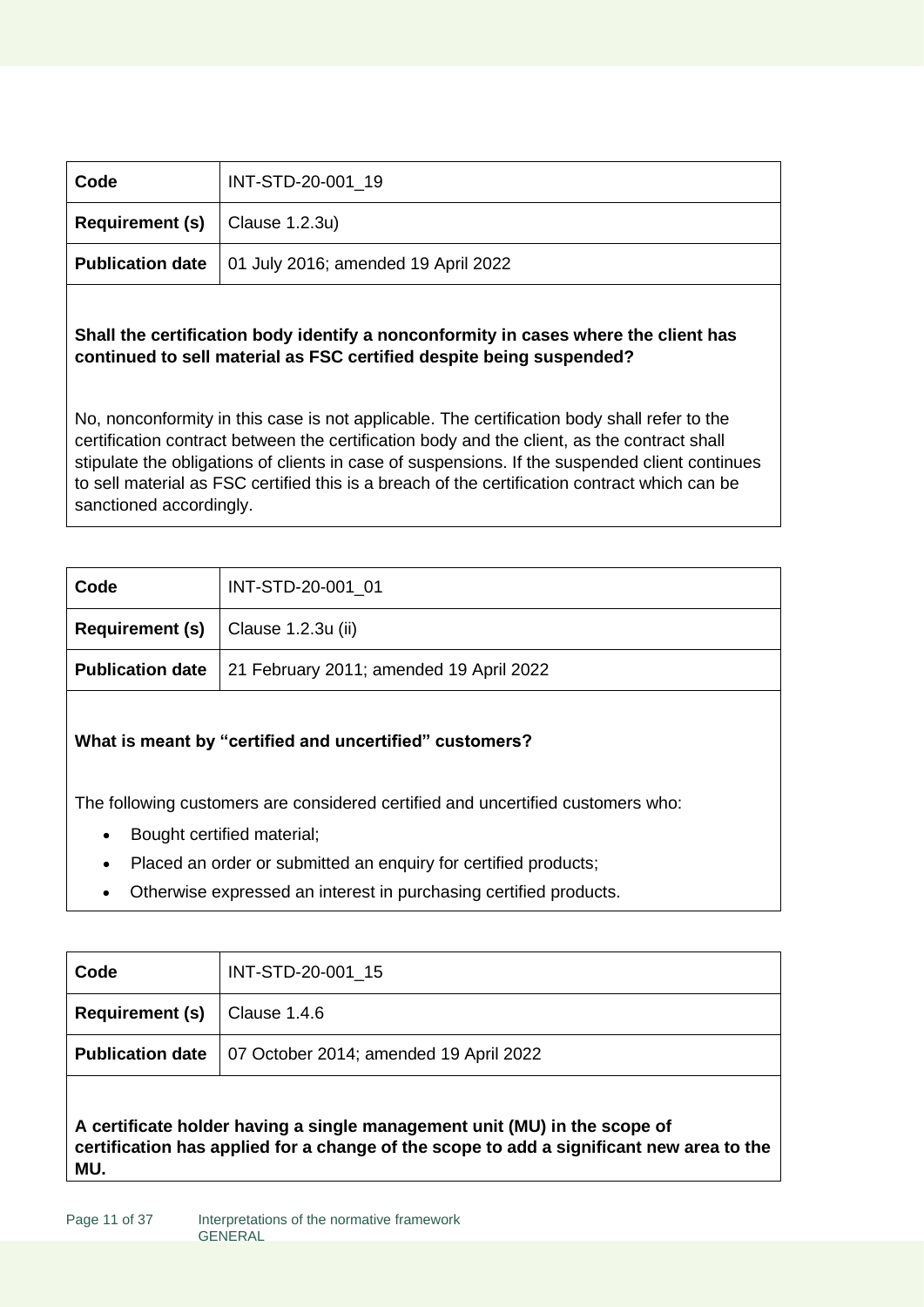**If major non-conformities (NCs) are identified in the area to be added during the change of scope audit or the surveillance audit prior to the decision, is their correction a precondition to grant the change of scope?**

Yes, if the major non-conformity is linked to the area to be added.

If the major non-conformity is independent of the area to be added, but linked to the overall management system, the area can be added to the certificate before the non-conformity is closed.

| Code                                    | INT-STD-20-001_14                      |
|-----------------------------------------|----------------------------------------|
| <b>Requirement (s)</b> $ $ Clause 1.4.6 |                                        |
| <b>Publication date</b>                 | 06 October 2014; amended 19 April 2022 |
|                                         |                                        |

**Is it possible to split an existing FSC Forest Management certificate into two separate certificates, following a surveillance evaluation?**

Yes, provided that in the surveillance evaluation this change of the scope was evaluated according to FSC-STD-20-007 Clause 6.2.1.

If the change of the scope was not evaluated in the surveillance evaluation, another evaluation according to the requirements above will be required.

| Code | INT-STD-20-001 12                                     |
|------|-------------------------------------------------------|
|      | <b>Requirement (s)</b> $ $ Clause 1.5.4; Annex 1      |
|      | Publication date   19 May 2014; amended 19 April 2022 |

**Is it considered a conflict of interest if an FSC accredited certification body is formally recognised as a Monitoring Organisation according to the EU Timber Regulation (# 995/2010) and in this function monitors its FSC certified clients?**

No, FSC does not consider it a conflict of interest, if an FSC accredited certification body is also servicing their FSC certified clients as Monitoring Organisation in the context of the EUTR, as this service does not cover compliance elements of the FSC standards.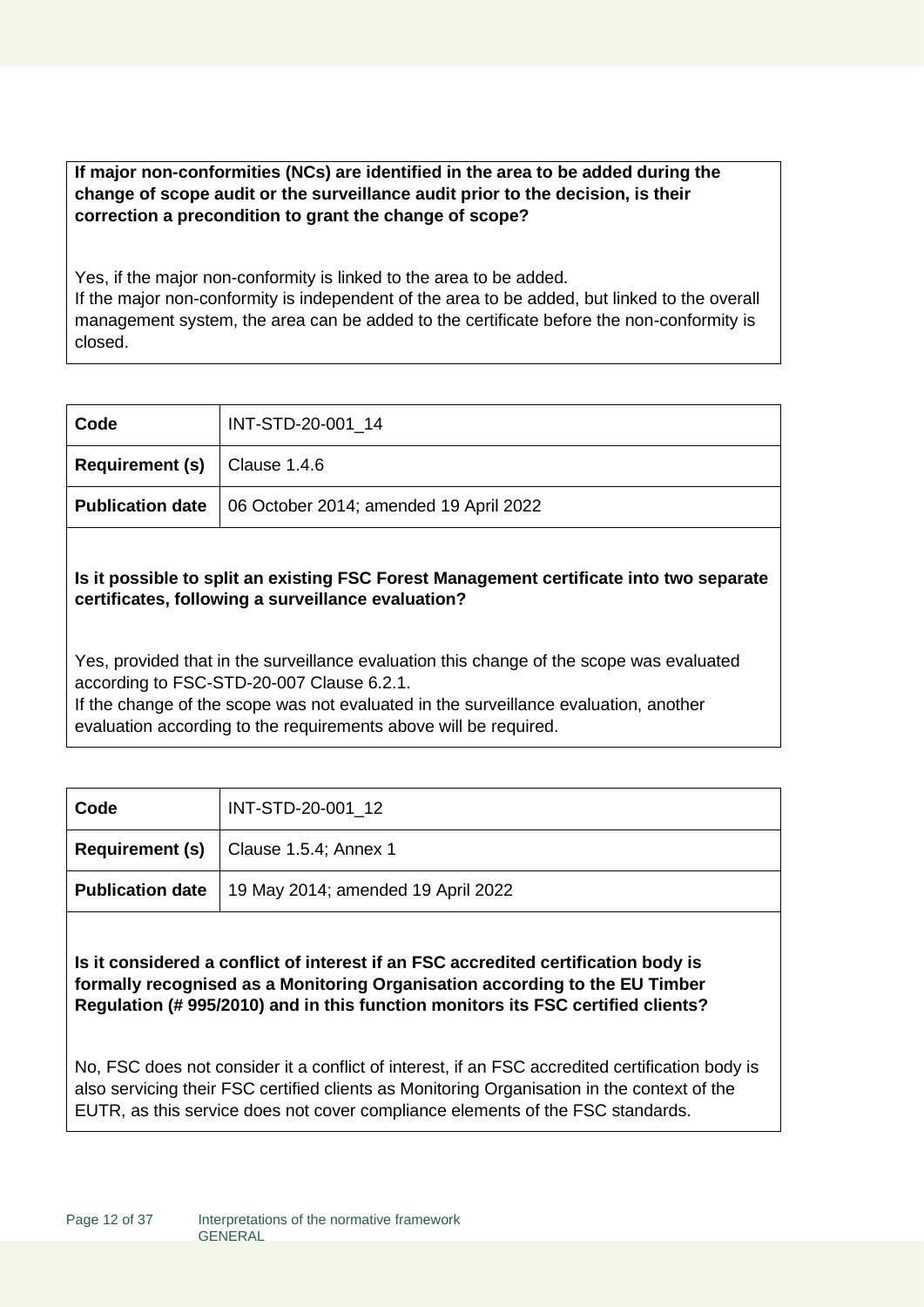| Code                                        | INT-STD-20-001 25 |
|---------------------------------------------|-------------------|
| <b>Requirement (s)</b> $\vert$ Clause 1.9.7 |                   |
| <b>Publication date</b>   07 February 2018  |                   |

#### **How are CBs expected to comply with Clause 1.9.7 that requires all complaints to be registered with FSC?**

Until further notice CBs are not required to register complaints with FSC.

Once a Complaints Management System is established by FSC, CBs will be required to register all complaints with FSC through such system, following Clause 1.9.7 of the FSC-STD-20-001 V4.0.

FSC will inform CBs accordingly about when such system is available.

| Code                    | INT-STD-20-001 06                  |
|-------------------------|------------------------------------|
| <b>Requirement (s)</b>  | $\vert$ Clause 3.1.8b              |
| <b>Publication date</b> | 28 May 2013; amended 19 April 2022 |
|                         |                                    |

**Can an ASI witness audit be substituted for a witness audit carried out by the CB to meet the requirements of 3.1.8b? In other words does a witness audit performed by ASI on a particular Lead audit fulfill this requirement or are CBs required to conduct a witness audit of every lead audit regardless of whether or not they have been witnessed by ASI to conform to this requirement?**

No, the responsibility for complying with the requirements of FSC-STD-20-001 cannot be "outsourced" to ASI.

| Code                    | INT-STD-20-001_40 |
|-------------------------|-------------------|
| <b>Requirement (s)</b>  | Clause 3.2.1      |
| <b>Publication date</b> | 14 August 2019    |
|                         |                   |
|                         |                   |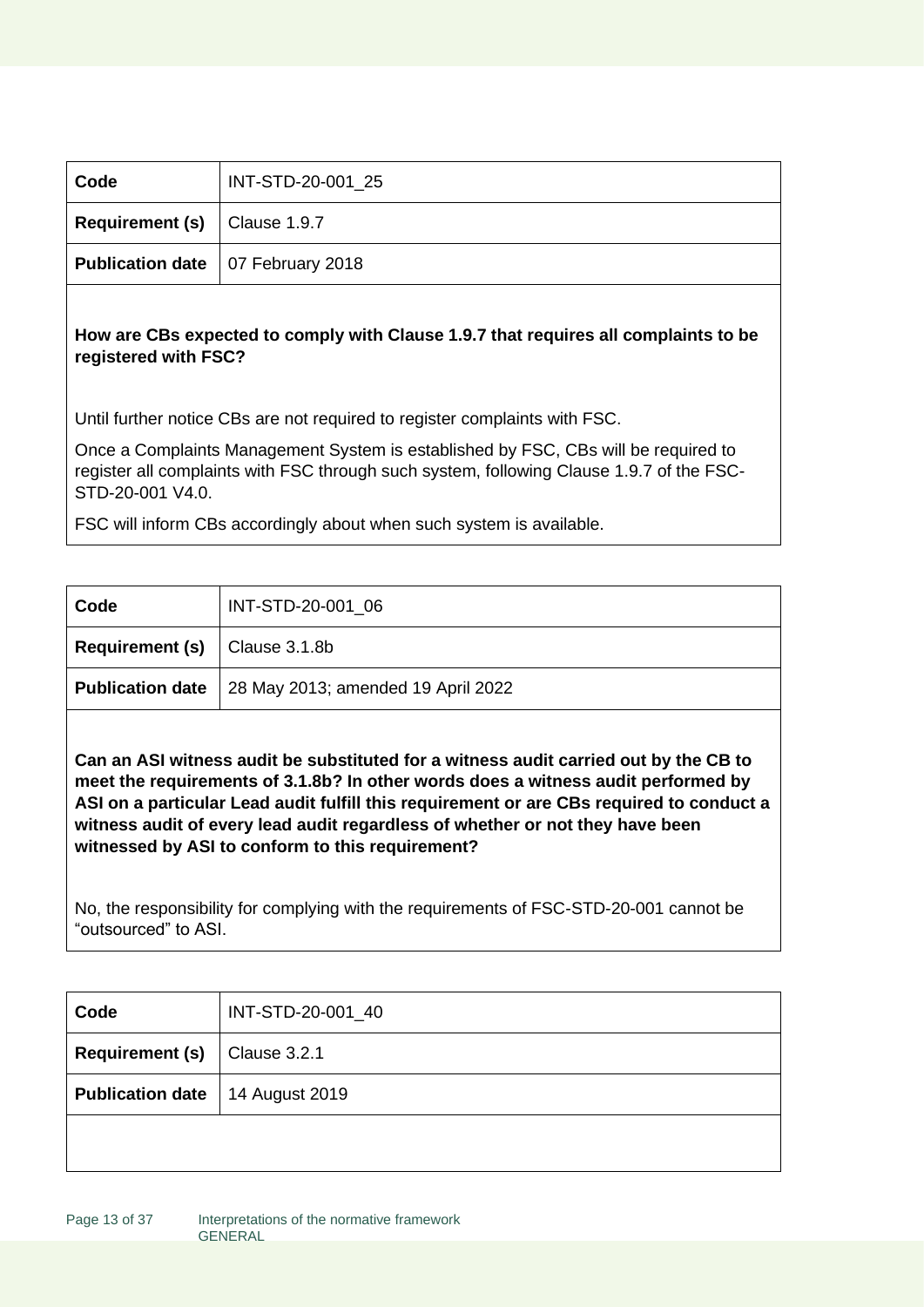#### **Clause 3.2.1 indicates that the use of external personnel is not considered outsourcing. What is the definition of external personnel?**

Individuals engaged by a CB to conduct certification activities under the direct supervision and control of the CB, and not directly employed and/ or compensated for their work by the CB, are considered external personnel.

Note: It is irrelevant whether the individual(s) engaged by the CB as personnel and/or the entity providing personnel to the CB are residing and/or conducting business in the same country as the CB, and/ or have shared investment or ownership in or are affiliated in any other way with the CB.

| Code                    | INT-STD-20-001_42 |
|-------------------------|-------------------|
| <b>Requirement (s)</b>  | Clause 3.2.1      |
| <b>Publication date</b> | O6 November 2019  |
|                         |                   |

#### **Clause 3.2.1 indicates that the certification body may outsource work. What is the definition of 'outsourced work'?**

'Outsourced work' refers to the implementation of work activities:

- provided by (an) independent third party(ies) (service provider) under contract to the CB; and

- which are **not** executed under direct authority of, and/ or as directly advised / supervised by the CB; and

- which are executed under direct authority of, and/ or as directly advised / supervised by the independent third party (service provider) contracted by the CB for delivery of the outsourced work.

Note: It is irrelevant whether the entity providing outsourced work to the CB is residing and/or conducting business in the same country as the CB, and/ or has shared investment or ownership in or is affiliated in any other way with the CB.

| Code                                         | INT-STD-20-001 27 |
|----------------------------------------------|-------------------|
| <b>Requirement (s)</b> $\vert$ Clause 4.1.10 |                   |
| <b>Publication date</b>   20 March 2018      |                   |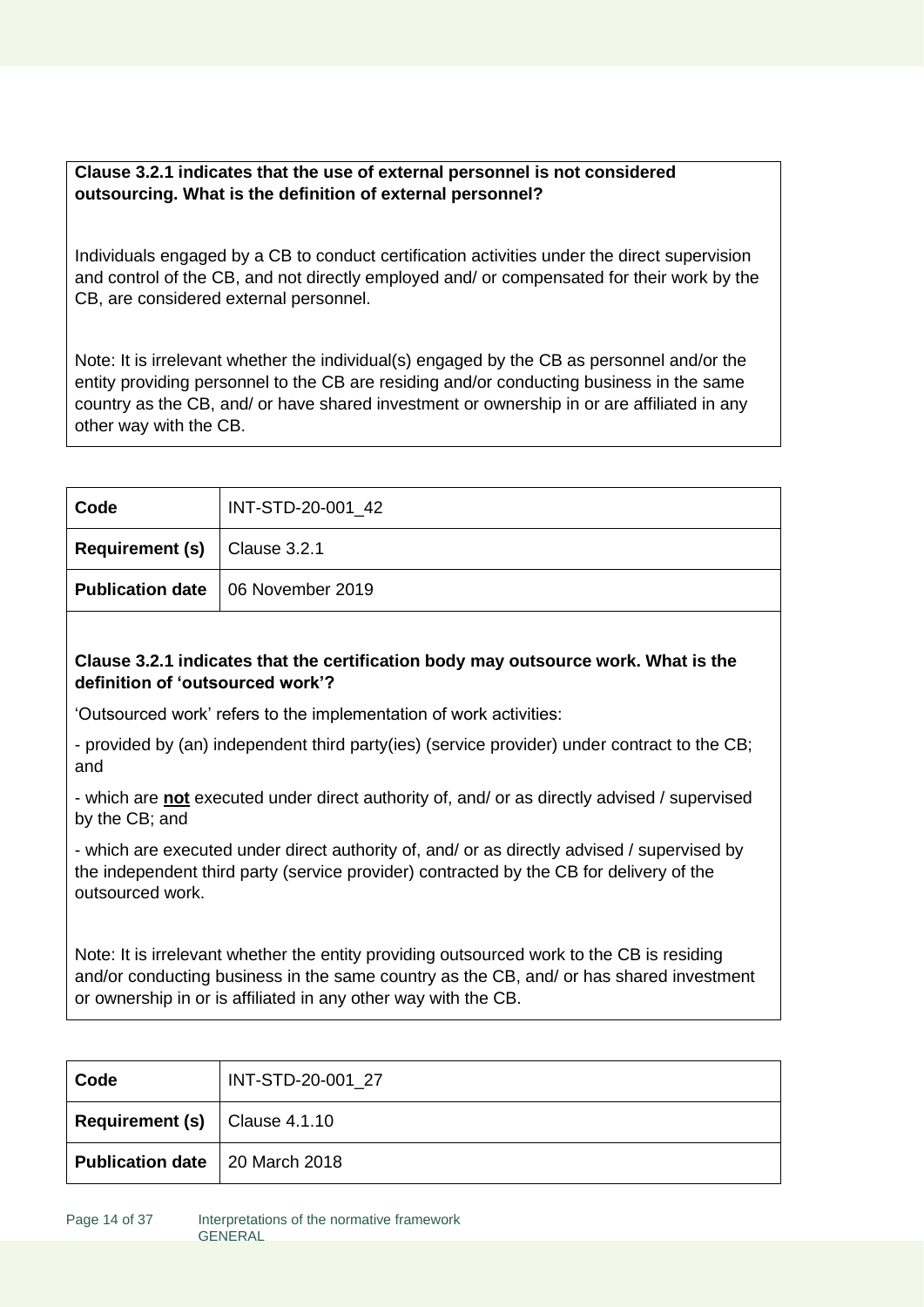#### **Can the same area belong to two different certificates, being the scope of one of the certificates forest plantations and the scope of the other game?**

No, the situation described is not allowed. The site is also part of the scope definition, not only the product and therefore the scope would be overlapping.

According to Clause 4.1.10, certification bodies shall reject applications for certification of management units or sites that are already covered by a valid or suspended FSC certification, except where a certification transfer process according to FSC-PRO-20-003 is ongoing.

| Code                                       | INT-STD-20-001_24 (also published with code INT-STD-20-007 46) |
|--------------------------------------------|----------------------------------------------------------------|
| <b>Requirement (s)</b> $\vert$ Section 4.4 |                                                                |
| <b>Publication date</b>   24. January 2018 |                                                                |

**FM group members (sub-group A) will leave an existing FM group (B) with a valid certificate and switch to / re-establish a separate group certificate for A, staying with the same certification body. A hold a group certificate in the past before merging with B.**

**a) Shall the upcoming assessment be made according to a pre-evaluation, a main evaluation or a re-evaluation?** 

**b) Are peer reviews required for A, who have been certified since 15 years and who were peer-reviewed 15 years ago?**

a) Former members of groups are considered applicants for certification if they leave the group and apply for a new certificate.

As the pre-evaluation is conducted to determine the applicant's readiness for their main evaluation, in this scenario a pre-evaluation may be waived, even if required by FSC-STD-20-007 Section 3, if the upcoming assessment is done no later than 12 months of the group members leaving the group.

In that case, the assessment shall be conducted following the requirements of a main evaluation.

b) Yes, the certification body is required to submit the evaluation report for peer review following the requirements in FSC-STD-20-001 V4-0 EN Section 4.4 Audit review**.**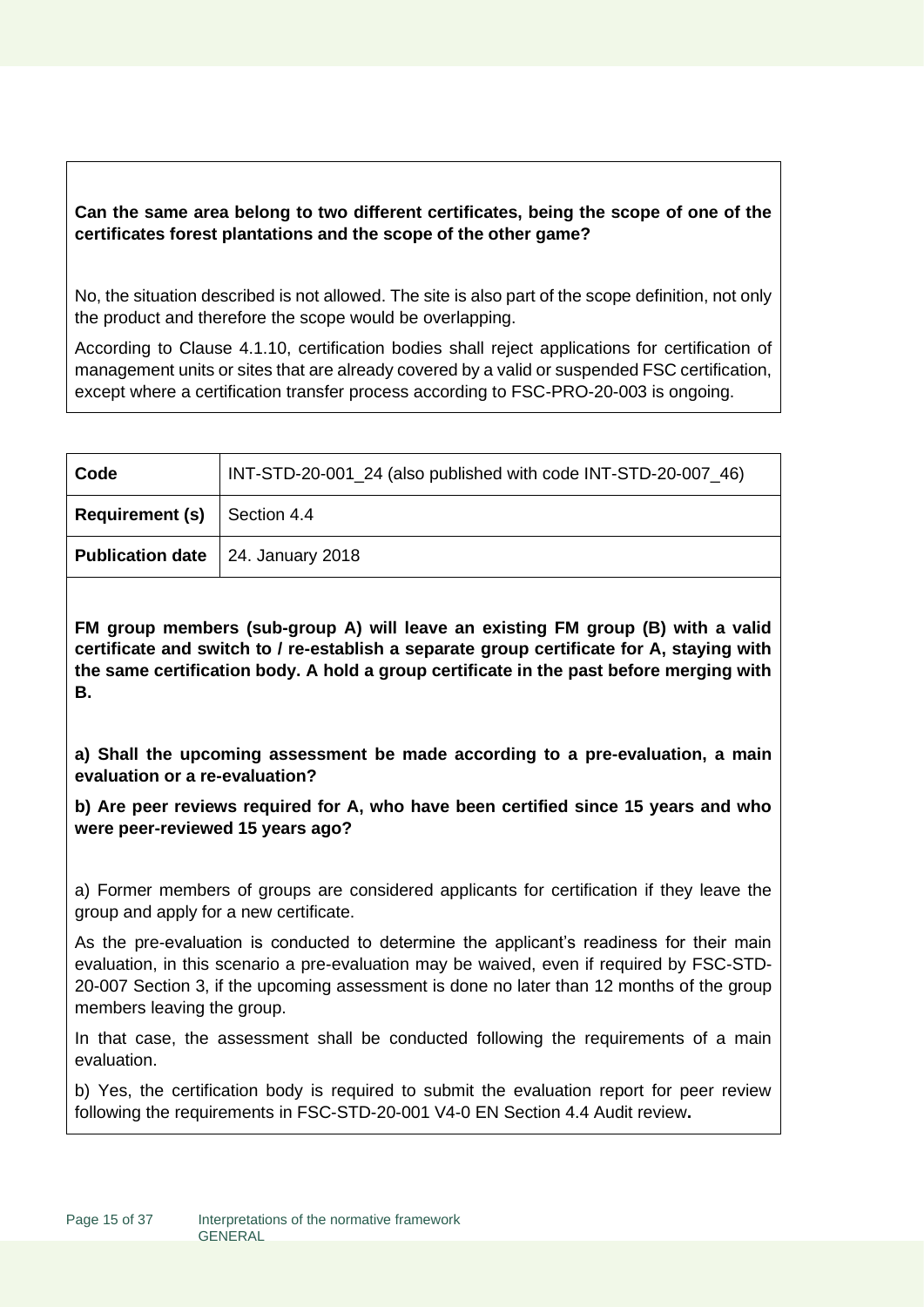| Code                                     | INT-STD-20-001 31                                           |
|------------------------------------------|-------------------------------------------------------------|
| <b>Requirement (s)</b> $ $ Clause 4.3.16 |                                                             |
|                                          | <b>Publication date</b>   25 May 2018; amended 18 June 2019 |

**According to Clause 4.3.16 of FSC-STD-20-001 the corrective action request (CAR) timelines commence from the moment when they are formally presented to the client and no later than three (3) months from the audit closing date. Do these timelines also apply in the case of applicants?**

No, in the case of applicants, the following applies:

- a) minor CAR timelines apply from the date of a positive certification decision.
- b) major CARs need to be corrected before certification is granted in accordance with Clause 1.4.1b) of FSC-STD-20-001.
- c) Additionally, maximum timelines for certification decisions apply as specified in Clause 4.5.5 of FSC-STD-20-001.

| Code                                         | INT-STD-20-001 41 |
|----------------------------------------------|-------------------|
| <b>Requirement (s)</b> $\vert$ Clause 4.3.16 |                   |
| <b>Publication date</b>   14 August 2019     |                   |

#### **What can be considered as exceptional and justified circumstances to allow extension of the deadline for closure of nonconformities?**

Exceptional and justified circumstances to extend the deadline for closure of nonconformities are situations which are beyond the control of the CB and/or the certificate holder. They shall be documented by the CB.

The following situations are considered typical as being beyond the control of the CB and/ or certificate holder:

- Natural disaster;
- Epidemic;
- Armed conflict;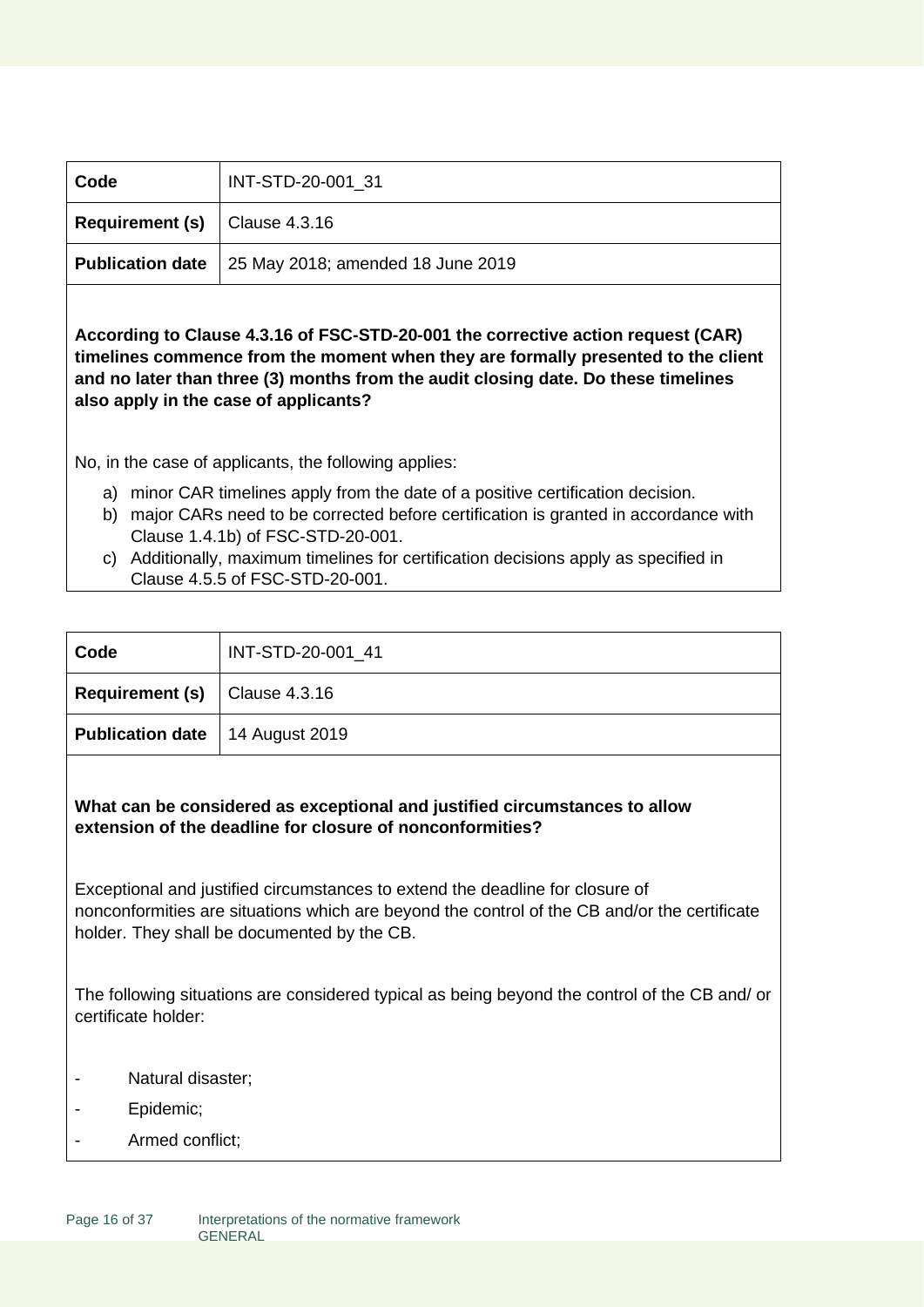Unexpected event at the certificate holder that prevented the certificate holder from implementing the corrective actions within the defined timeline; New or significantly changed requirements (see Clause 12.3 of FSC-PRO-01-001).

| Code                    | INT-STD-20-001 04                          |
|-------------------------|--------------------------------------------|
|                         | <b>Requirement (s)</b> Clause 4.6.1; 4.6.5 |
| <b>Publication date</b> | 22 May 2012; amended 19 April 2022         |

**A resource manager, located in country A, manages forestlands in country B (type II group scheme). All forestlands are owned by foreign investors with permanent addresses in country A. No permanent address exists in country B. Certificate holder is the forest manager as resource manager.** 

**The challenge faced is that the FSC Database only allows including one country. Hence, there is confusion about the "allocation of the FM certificate and certified area".**

Additional Information on the management units (MUs) (such as location, etc) should be presented in the optional field "MU comment" of the database.

| Code                    | INT-STD-20-001_18 (also published under FSC-PRO-20-003 with code<br>INT-PRO-20-003 06) |
|-------------------------|----------------------------------------------------------------------------------------|
| <b>Requirement (s)</b>  | $\vert$ Clause 4.6.3                                                                   |
| <b>Publication date</b> | 14 December 2015; amended 19 April 2022                                                |

**Clause 5.1 of FSC-PRO-20-003 requires the preceding certification body to remove all data from the certificate holder's entry in the FSC database that the certification body considers to be confidential. What happens with public summary reports when a certificate is transferred?**

Public summary reports are not considered confidential per definition and shall therefore be kept in the FSC database of certificates to remain publicly available.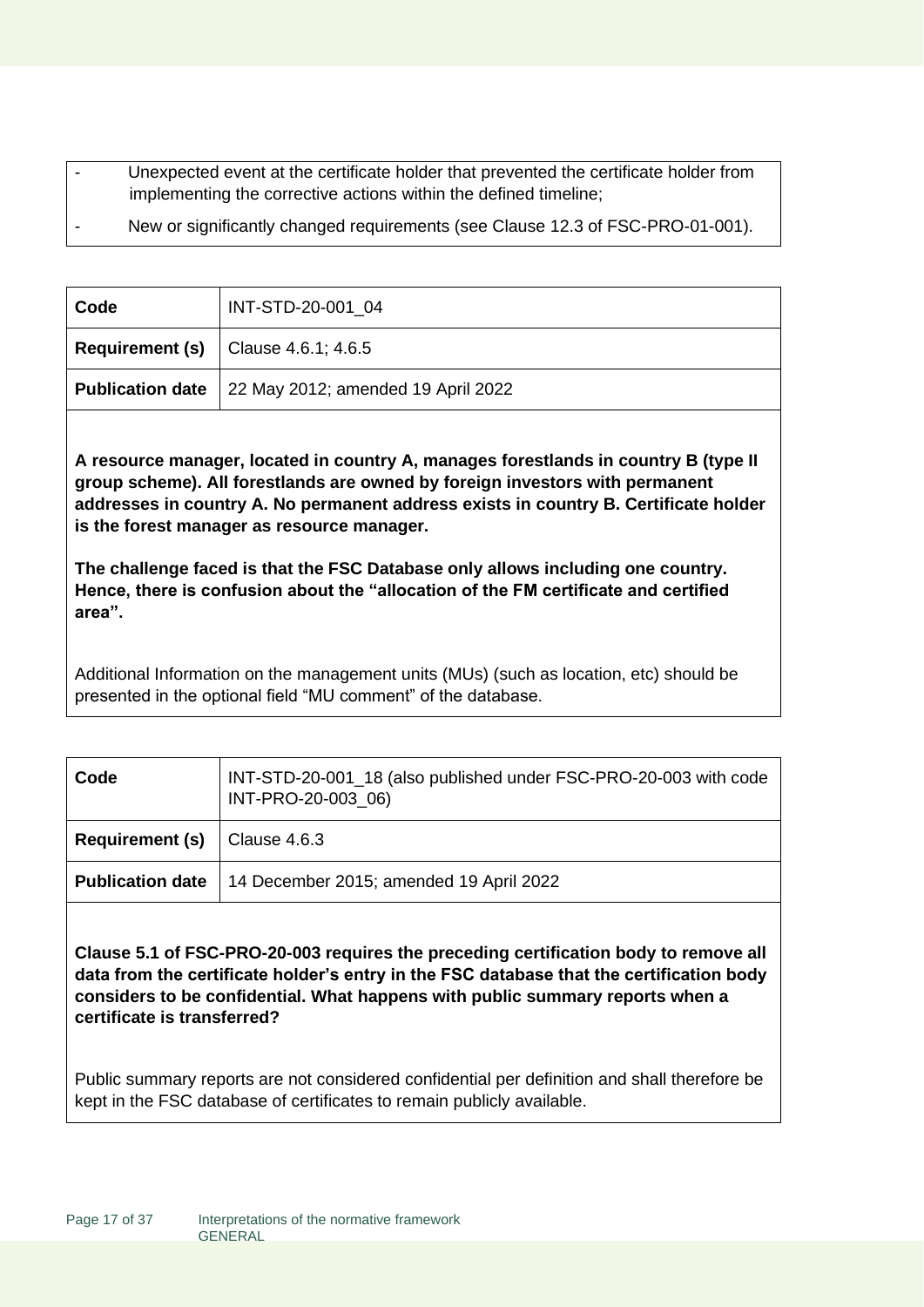| Code                                        | INT-STD-20-001 32 |
|---------------------------------------------|-------------------|
| <b>Requirement (s)</b> $\vert$ Clause 4.6.5 |                   |
| <b>Publication date</b> 25 May 2018         |                   |

#### **Are CBs required to specify version numbers of normative documents on paper certificates?**

No, it is acceptable to omit reference to version numbers on paper certificates.

Note: The FSC certification database is the main source of information on the certification status of certificate holders. CBs need to agree with certificate holders whether to issue paper certificates and when to provide updated versions.

| Code | INT-STD-20-001_16                                                 |
|------|-------------------------------------------------------------------|
|      | <b>Requirement (s)</b> $\vert$ Clause 4.6.5, Table 1              |
|      | <b>Publication date</b>   21 November 2014; amended 19 April 2022 |

#### **Can an FM/CoC Certificate Holder sell certified material as FSC Controlled Wood?**

Yes. The FM-CoC Certificate Holder may opt to sell FSC certified material as FSC Controlled Wood by downgrading the output claim\*, subject to the following conditions:

- The Certificate Holder shall conform to all applicable requirements for FSC Controlled Wood claims provided in FSC-STD-50-001 and Annex 3 of the standard FSC-STD-30-010;

- The Certification Body shall issue an additional certificate code of the form: XXX-FM/CW- ######-ABC, where XXX are the initials of the certification body agreed with FSC, ###### is a unique six digit number or combination of numbers and letters issued by the Certification Body itself, and ABC is a sub-certificate code issued only to the members of group certificates, in the form, A, B, C, AA, AB, etc.).

For reasons of clarity the Certification Body shall not use the same code number for valid certificates issued to different legal entities (i.e., the Certification Body would not issue a CoC certificate XXX-COC-123456 to company A, and an FM certificate XXX-FM-123456 to company B).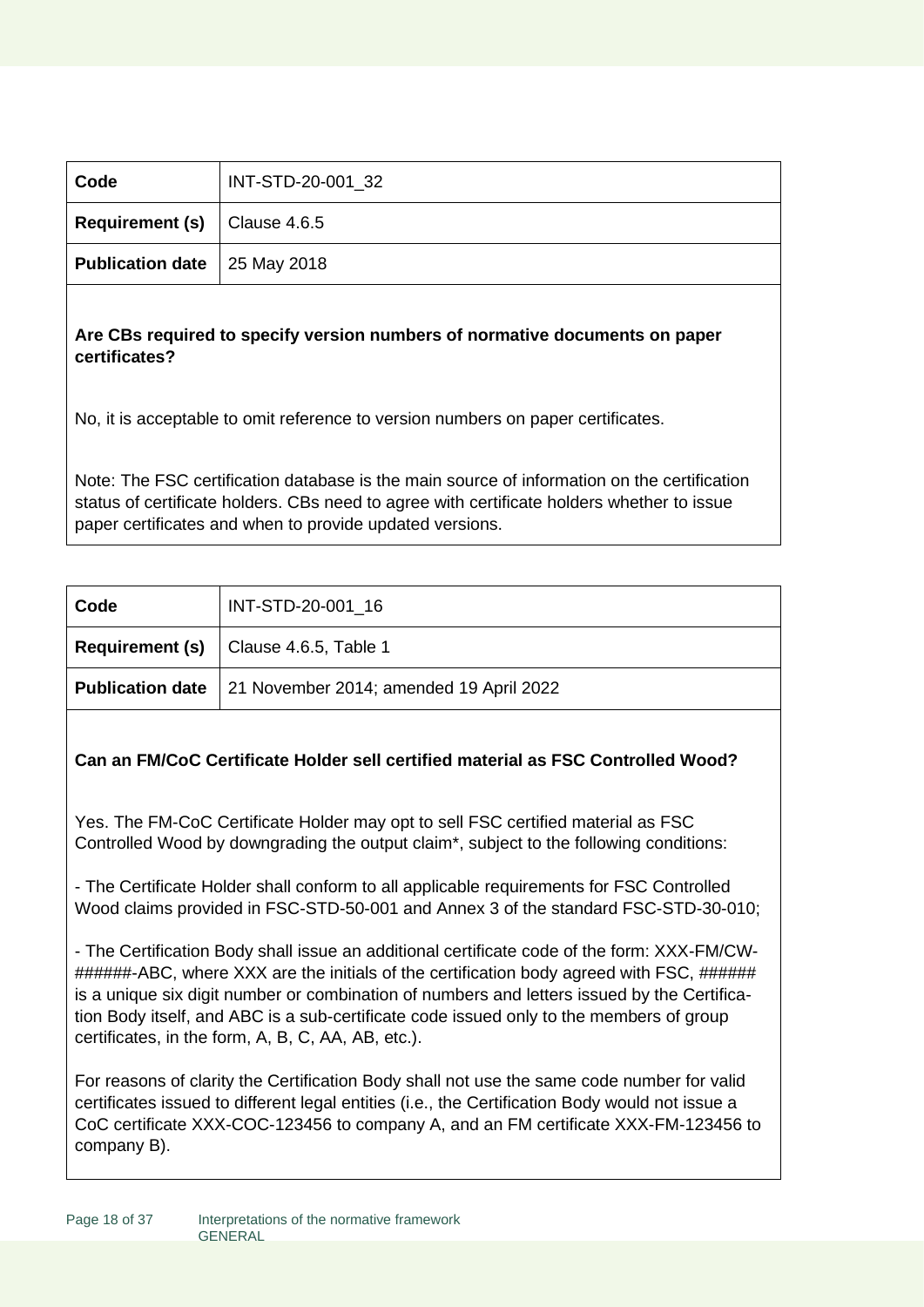If a certificate is withdrawn and later re-issued to the same legal entity, the original registration code may be used.

- The FM certificate code shall be used for the identification of the certificate. The FM/CW code shall be included along with the FM certificate code in the certification reports prepared according to the standard FSC-STD-20-007a and in the public summary reports prepared according to the standard FSC-STD-20-007b.

- The FM/CW code shall be used to make FSC Controlled Wood claims on invoices.

\* Please see FSC-STD-40-004 V3-0 Clasue 5.9 on downgrading claims for Chain of Custody certification.

| Code | INT-STD-20-001 05                                                  |
|------|--------------------------------------------------------------------|
|      | <b>Requirement (s)</b> $ $ Clause 1.4.1a; 4.6.5                    |
|      | <b>Publication date</b>   07 September 2012; amended 19 April 2022 |

**Is it possible to issue certificates to non-registered entities? Are the following examples possible?**

**Certificate issued to "MU ABC" or "Certification Group XYZ" (not necessarily a legal entity) represented by Forest Management Enterprise Ltd. (legal entity) Woodstreet 1, 12345 Greenhills. Timberland**

No, it is not possible to issue certificates to unregistered entities. Certificates shall be issued to legal entities.

According to Clause 4.6.5c in FSC-STD-20-001 V4-0, all FM and COC certificates shall include (…) the legal name and registered address of the client.

| Code                                        | INT-STD-20-001_20                                            |
|---------------------------------------------|--------------------------------------------------------------|
| <b>Requirement (s)</b> $\vert$ Clause 4.6.7 |                                                              |
|                                             | <b>Publication date</b>   01 July 2016; amended 12 July 2019 |
|                                             |                                                              |

**May certification bodies issue a sub-certificate to Participating Sites of a group or multi-site certificate?**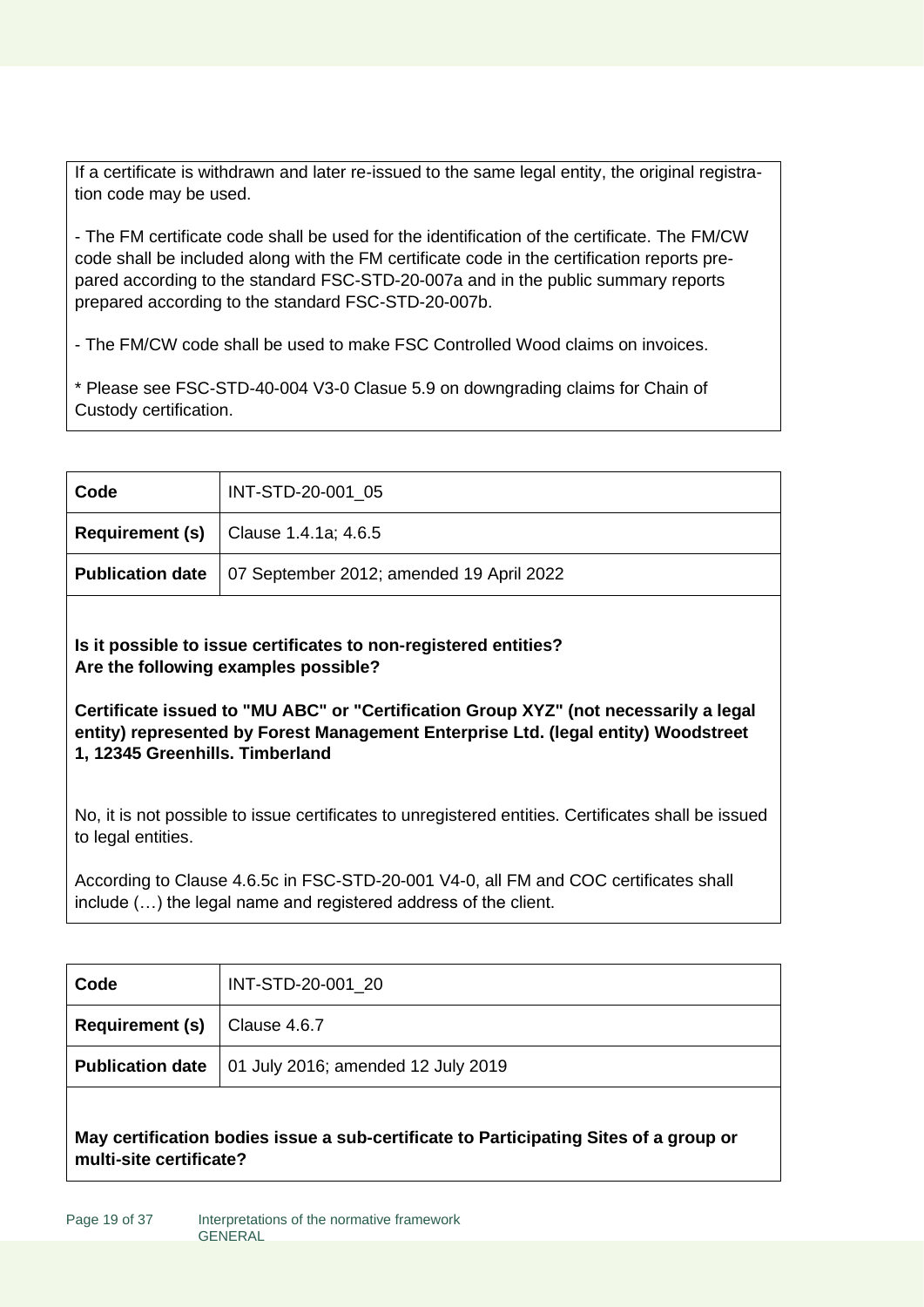Yes, certification bodies may optionally do so, irrespective of whether it is publicly visible in the FSC database (info.fsc.org). Where issued, sub-certificates shall include:

- a) a clear reference to the group or multi-site organization holding the certificate;
- b) a reference to the scope of the Participating Site (which needs to be covered by the scope of the main certificate);
- c) the sub-certificate code issued to the Participating Site.

| Code                                        | INT-STD-20-001 26 |
|---------------------------------------------|-------------------|
| <b>Requirement (s)</b> $\vert$ Clause 4.7.3 |                   |
| <b>Publication date</b>   07 February 2018  |                   |

**Is it permissible to accept evidence of conformity related to identified nonconformities after the audit closing meeting but prior to formal decision making by the CB? And could this lead to closure of one or more major nonconformities, thereby avoiding the suspension of the certificate?**

It is permissible to consider additional evidence of certificate holders that address identified nonconformities until the certification decision is formalized by the CB. However a suspension of the certificate can only be avoided if all major nonconformities are closed as part of the certification decision. If 5 or more major nonconformities are identified and not all of them are closed as part of the certification decision the certificate shall be suspended.

| Code                                        | INT-STD-20-001 29 |
|---------------------------------------------|-------------------|
| <b>Requirement (s)</b> $\vert$ Clause 4.7.3 |                   |
| <b>Publication date</b>   09 April 2018     |                   |

**What is the required timeframe for suspension of certificates in case 5 or more major nonconformities are detected at the surveillance audit?** 

According to FSC-STD-20-001 V4-0 Clause 4.7.3, the suspension shall occur within ten (10) business days of the certification decision being taken. In case of (5 or more) major nonconformities the certification decision shall be taken as fast as possible, considering the seriousness and risks of the detected major nonconformities, but should not be taken later than 30 days from the audit closing date.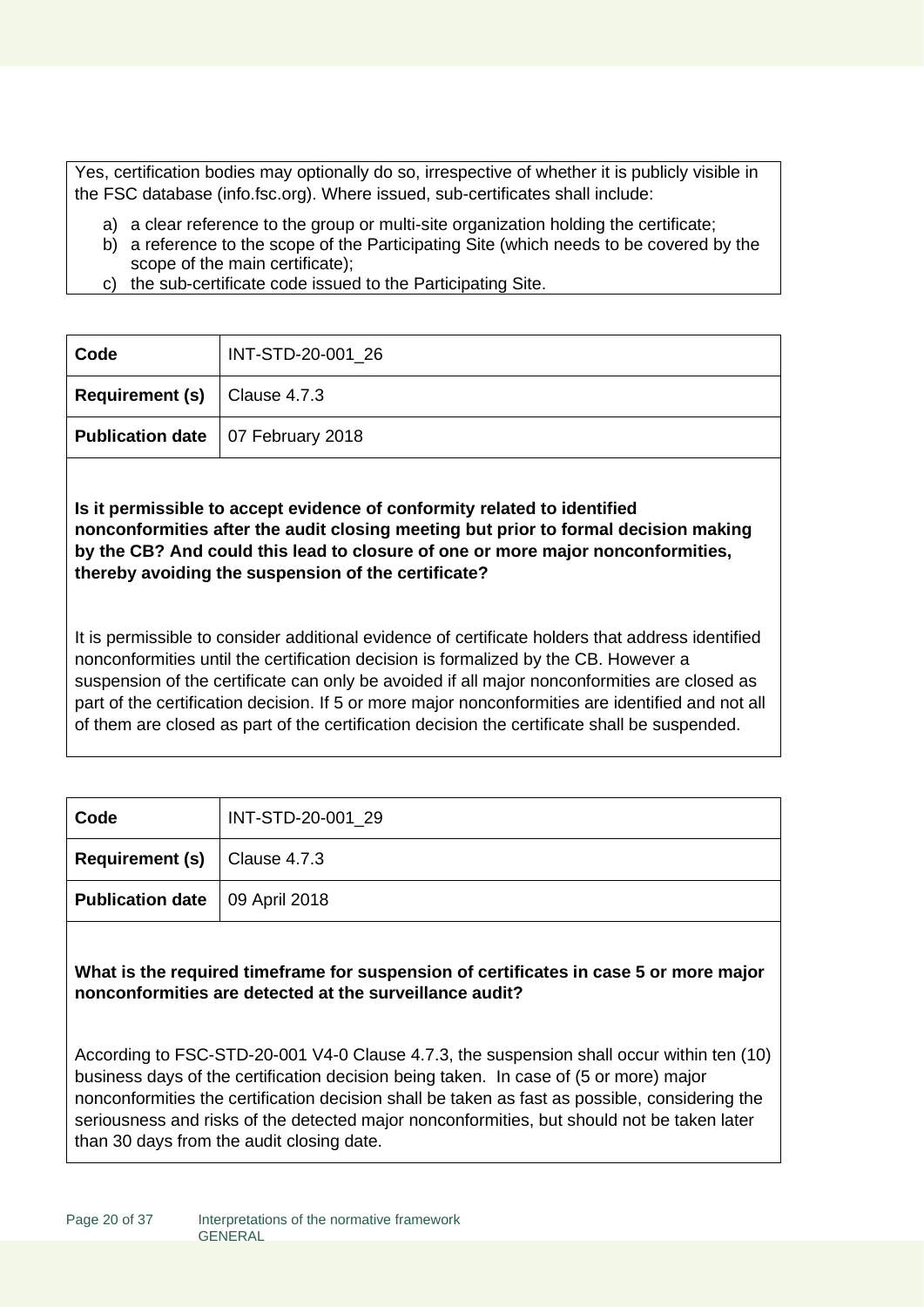| Code                                        | INT-STD-20-001 33 |
|---------------------------------------------|-------------------|
| <b>Requirement (s)</b> $\vert$ Clause 4.7.3 |                   |
| <b>Publication date</b>   12 June 2017      |                   |

**How can we interpret Clause 4.7.3 of FSC-STD-20-001 V4-0 in relation to Clause 12.3 of FSC-PRO-01-001 V3-1? If there are a large number of new or significantly changed requirements which result in 5 major CARs, does the certificate need to be suspended or can the extended timelines be granted as per the FSC procedure?** 

The occurrence of 5 or more major nonconformities is considered a breakdown of the clients' management system regardless whether these nonconformities relate to new or significantly changed requirements and therefore shall lead to a suspension of the certificate in accordance with Clause 4.7.3 of FSC-STD-20-001 V4-0.

| Code                                        | INT-STD-20-001 37                          |
|---------------------------------------------|--------------------------------------------|
| <b>Requirement (s)</b> $\vert$ Clause 4.8.2 |                                            |
|                                             | <b>Publication date</b>   20 December 2018 |

**Are CBs allowed to carry out desk audits to evaluate certificate holders' conformity against new versions of normative documents during the transition period?**

No, unless explicitly allowed (either by INT-STD-20-011\_19, or as defined in the new version of the normative document) CBs are not allowed to carry out desk audits to evaluate certificate holders' conformity against new versions of normative documents.

| Code                                    | INT-STD-20-001 21 |
|-----------------------------------------|-------------------|
| <b>Requirement (s)</b> $ $ Clause 4.8.2 |                   |
| <b>Publication date</b>   15 March 2017 |                   |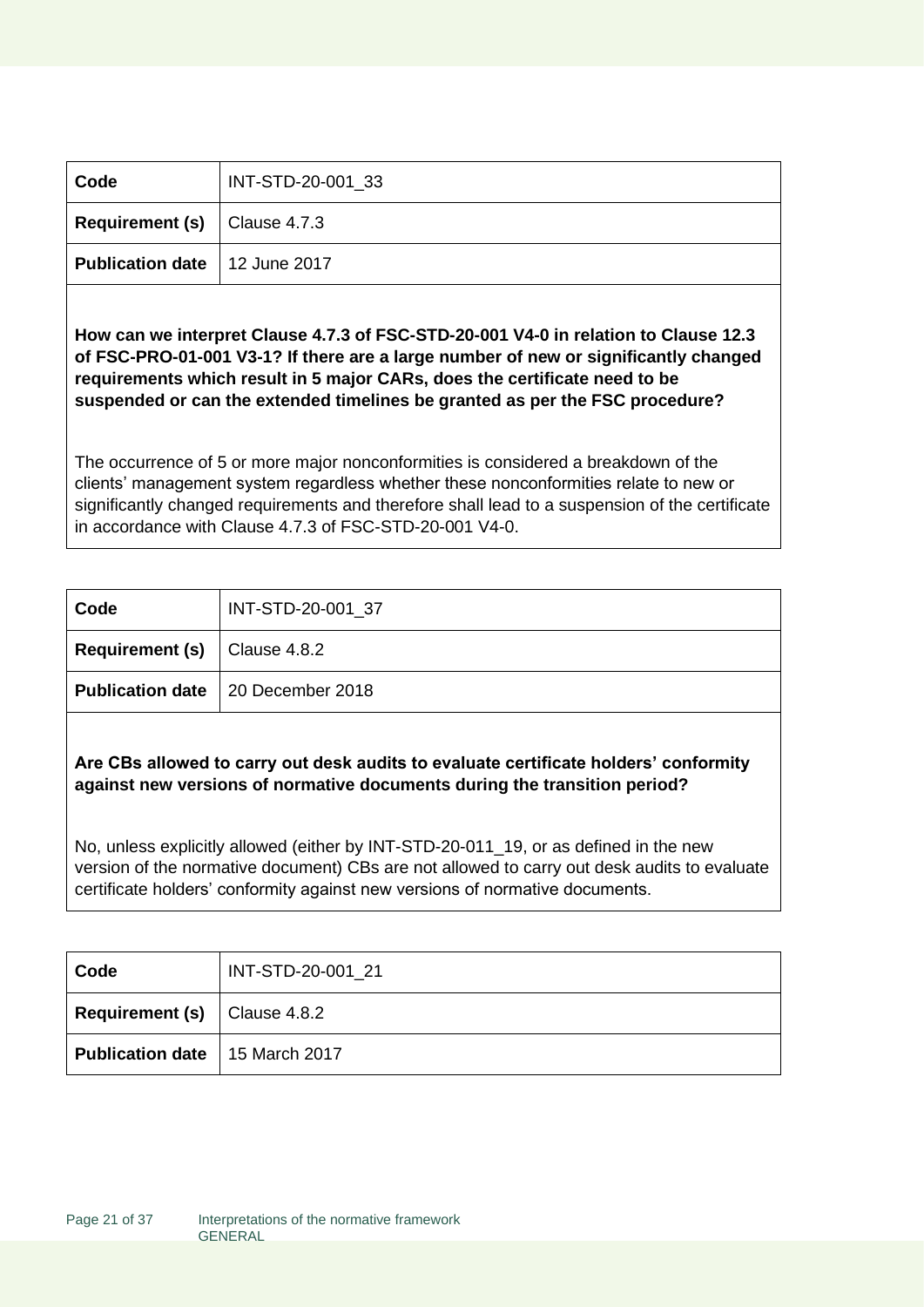**Where a newer FSC standard contradicts an older FSC standard, should CBs follow the newer standard? For example:** 

- **FSC-STD-20-001 V4-0 states that a major nonconformity shall be corrected within three months (Clause 4.3.16b) whereas FSC-STD-20-012 V1-1 Clause 7.7 states that a CW FM certificate shall be suspended immediately if a major nonconformity is identified.**
- **FSC-STD-20-001 V4-0 has removed "repeated" from the definition of major nonconformity (Clause 4.3.13b) (since "repeated" is not necessarily "systematic"), whereas FSC-STD-20-012 V1-1 (Clause 7.5a) and FSC-STD-20- 007 V3-0 (Clause 8.8b) still contain the word "repeated".**

The answer depends on the following three scenarios that can occur:

- (I) There is a perceived contradiction between rules in two versions of the same standard. In this case the new rule must be applied once the certificate holder has transitioned to the new version of standard.
- (II) There is a perceived contradiction between rules in different standards. In this case both rules are valid in the context of the scope of the respective standard (see examples above)
- (III)There is a contradiction between rules in different standards. In this case the newer rule supersedes the older rule.

| Code                                   | INT-STD-20-001 23 |
|----------------------------------------|-------------------|
| <b>Requirement (s)</b> $\vert$ Annex 2 |                   |
| <b>Publication date</b>   03 June 2016 |                   |
|                                        |                   |

#### **Can tertiary education (i.e. master or doctor) in relevant disciplines be converted into partial professional experience for FM auditor candidates?**

In general no, we consider tertiary education part of the education and not part of the professional experience. However, we accept a Ph.D. in Forestry (or equivalent) as counting for 1 year equivalent of work experience.

| Code                                    | INT-STD-20-001 30                                                                   |
|-----------------------------------------|-------------------------------------------------------------------------------------|
|                                         | <b>Requirement (s)</b> Annex 2, Table 2, Section 1.2; Annex 2, Table 3, Section 2.2 |
| <b>Publication date</b>   09 April 2018 |                                                                                     |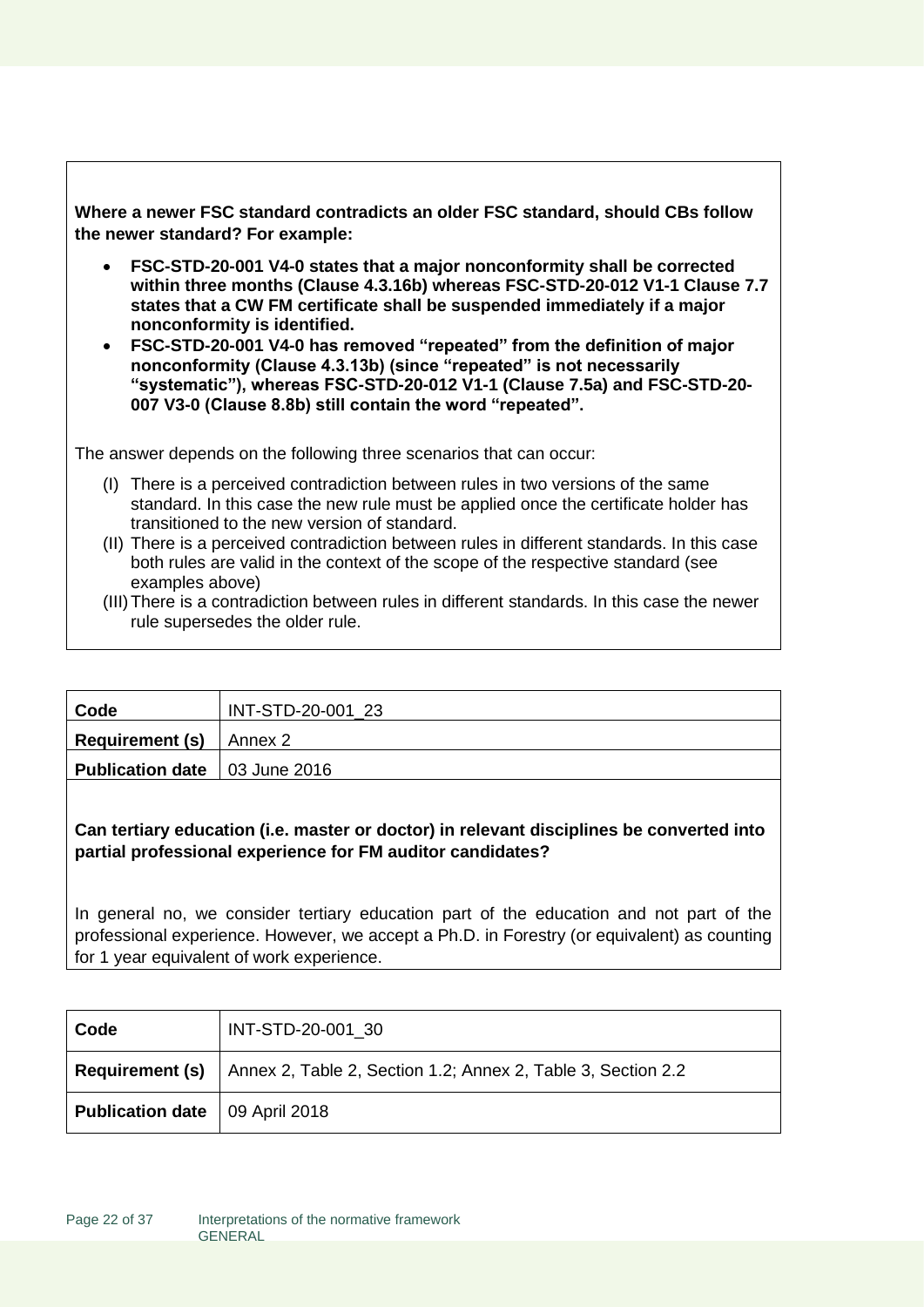#### **According to the auditor qualification requirements for CoC and FM at least three (3) on site audit days per year are required for auditors to maintain their qualification. Does it mean that a CoC auditor needs to perform three (3) CoC audits and an FM auditor three (3) FM audits respectively?**

Yes, the required audit days relate to the scope of qualification. An auditor registered for FM and CoC needs to perform at least six (6) audit days per (calendar) year, three (3) for each scope.

| Code | INT-STD-20-001 36                                                                           |
|------|---------------------------------------------------------------------------------------------|
|      | <b>Requirement (s)</b> $\vert$ Annex 2, table 2, Section 1.2; Annex 2, table 3, Section 2.2 |
|      | <b>Publication date</b> 21 September 2018                                                   |

#### **Does an auditor with both FM and CoC scope need to have separate witness audits for FM and CoC?**

Yes, Witness audits are scope specific. An auditor with both FM and CoC scope shall be witnessed for both CoC and FM every 3 years. Witness audits for other certification schemes are not applicable for the FSC scheme.

| Code | INT-STD-20-001 34                                                                   |
|------|-------------------------------------------------------------------------------------|
|      | <b>Requirement (s)</b> Annex 2, table 2, Section 1.2; Annex 2, table 3, Section 2.2 |
|      | <b>Publication date</b>   06 September 2018                                         |

**What are the conditions for lifting the suspension of an auditor who has not met the requirements for continuous auditor qualification according to FSC-STD-20-001?**

In order to lift the suspension the auditor has to successfully address the nonconformities that led to the suspension:

1) Ongoing FSC training: If the auditor has not received ongoing training in relation to changes in the FSC system, the suspension is lifted when the training has been sucessfully completed.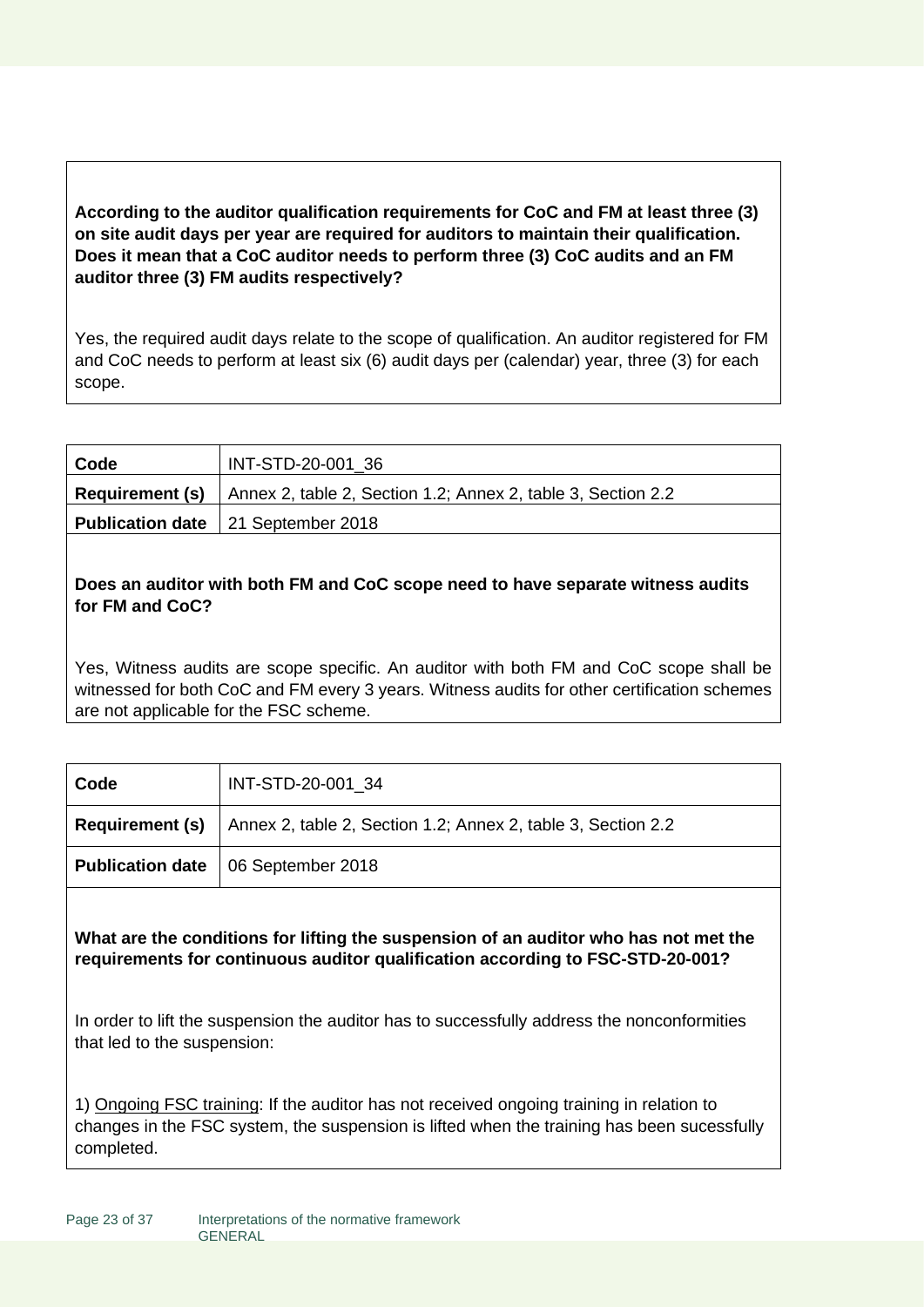2) On-site audits: In case an auditor completes less than three (3) on-site audits days per year, a suspension can be avoided if the auditor has achieved the number of required audits until the end of March of the following year. Otherwise, the auditor needs to be suspended from April onwards and needs to be successfully witnessed again in order to lift the suspension.

3) Witness audit: if the auditor was not been witnessed in 3 years, the suspension is lifted after being successfully witnessed.

| Code | INT-STD-20-001 38                                                    |
|------|----------------------------------------------------------------------|
|      | <b>Requirement (s)</b> $\vert$ Annex 2, Table 3, 2.1                 |
|      | <b>Publication date</b>   20 December 2018; amended 3 September 2021 |

**Is professional experience as a registered ISO 9001 auditor/ lead auditor or as a chain of custody auditor for certification systems with ISEAL membership accepted as equivalent to professional experience in the forest products sector?** 

Yes, the following professional experience is accepted as equivalent to experience in the forest product sector, provided that the requirements for education and minimum professional working years are complied with:

- registered CQI (formerly called IRCA) ISO 9001 auditor/lead auditor; or
- registered Exemplar Global (formerly called RABQSA) ISO 9001 auditor/lead auditor; or
- registered ICA ISO 9001 auditor/lead auditor; or
- in China: registered CCAA ISO 9001 auditor/lead auditor; or

- demonstrated experience as chain of custody auditor for certification systems with ISEAL membership (e.g. MSC, UTZ, RSPO).

| Code                    | INT-STD-20-001_10                                                            |
|-------------------------|------------------------------------------------------------------------------|
|                         | <b>Requirement (s)</b> $\vert$ Annex 2, table 2; Annex 3, Clause 1.5 and 1.6 |
| <b>Publication date</b> | 05 February 2014; amended 19 April 2022                                      |
|                         |                                                                              |

**Shall CB auditors and CB audit teams conducting Controlled Wood evaluations at management unit (MU) level (according to FSC-STD-40-005 V3-1, Annex C) have the**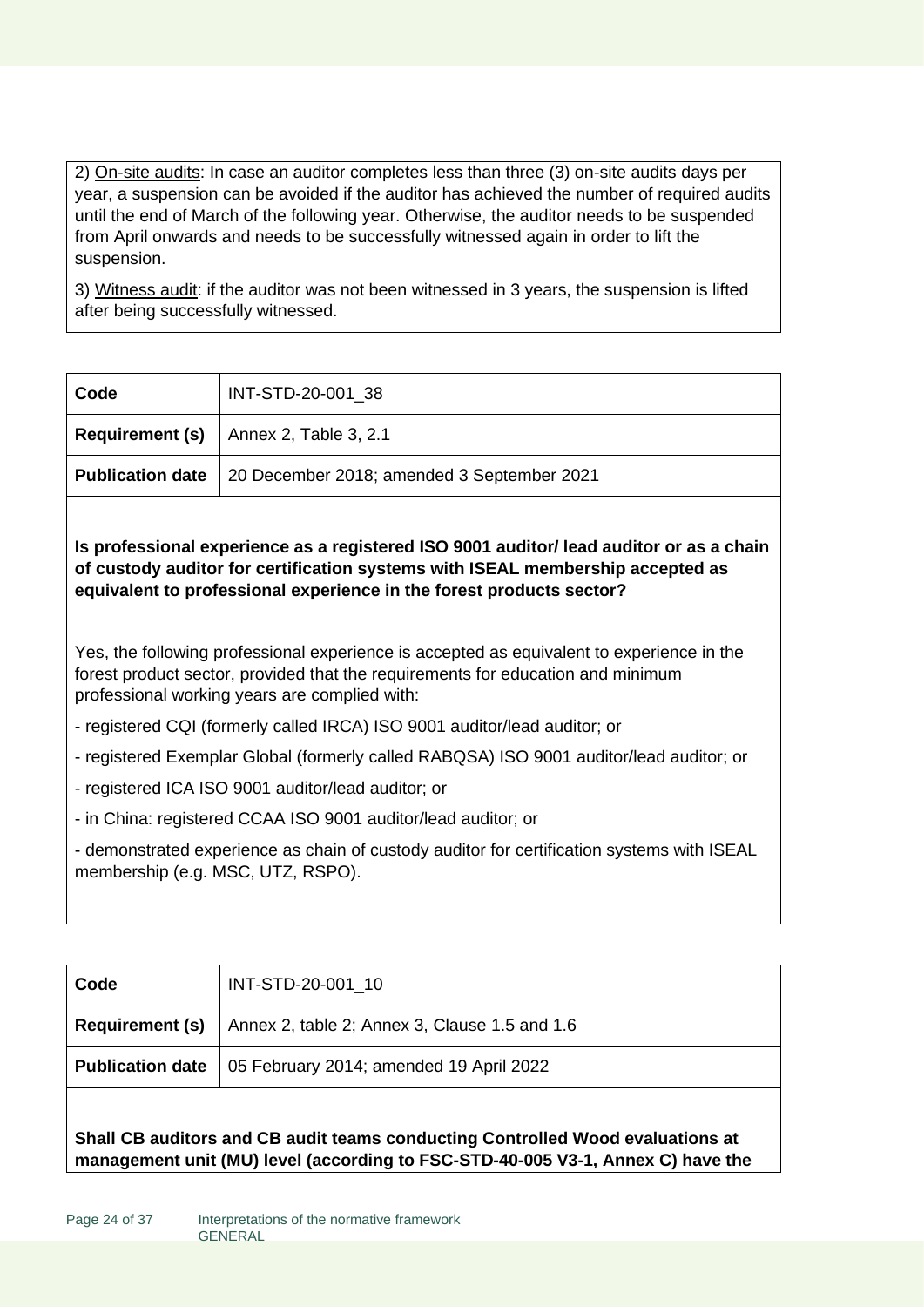#### **same qualification as for evaluations of Forest Management Enterprises (according to FSC-STD-30-010)?**

Yes, CB auditors conducting Controlled Wood evaluations at management unit (MU) level shall comply with auditor qualifications specified in FSC-STD-20-001, Annex 2, table 2 Audit teams shall comply with qualifications as specified in FSC-STD-20-001, Annex 3, Clause 1.5 and 1.6.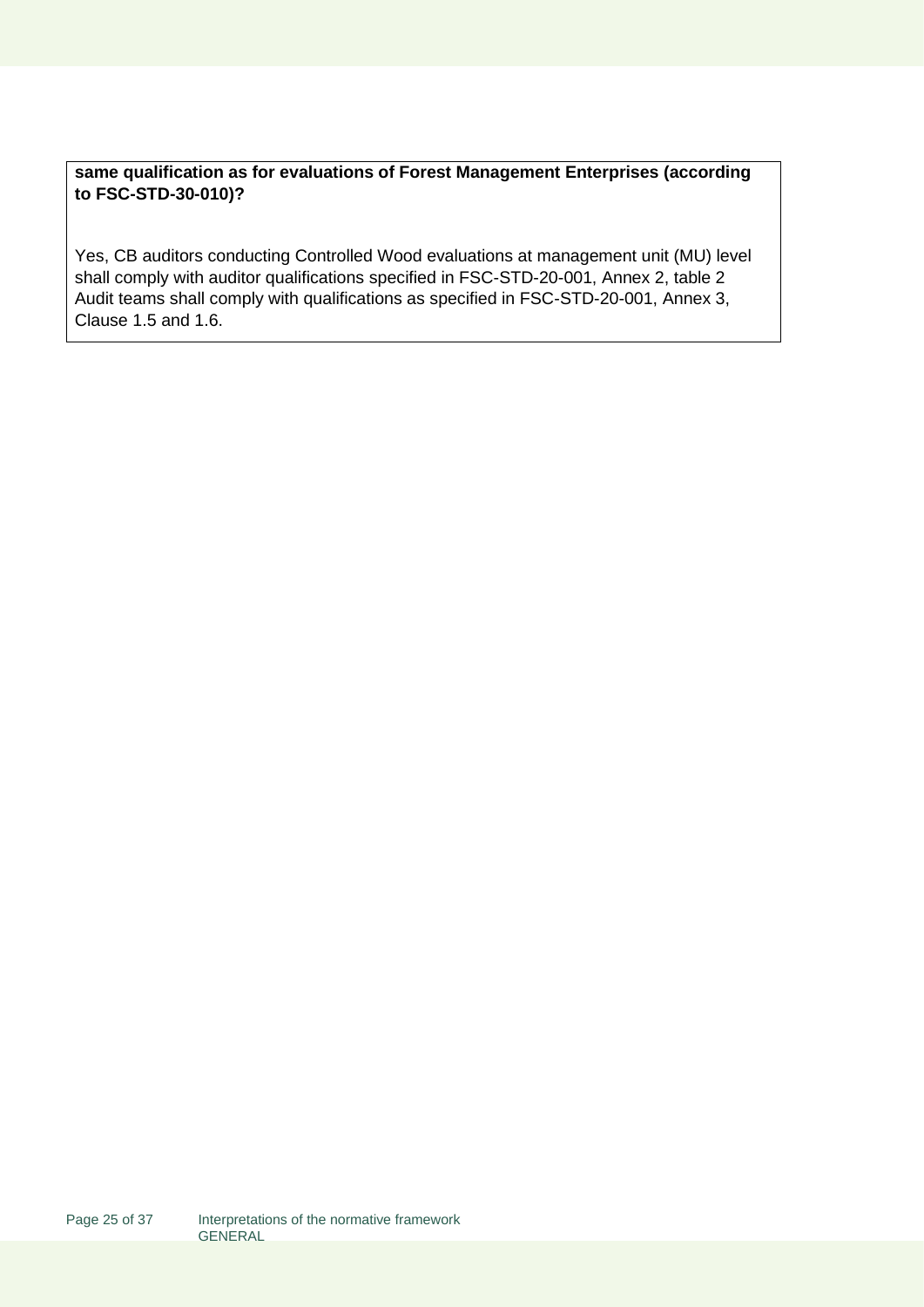# <span id="page-25-0"></span>**PROCEDURES**

### <span id="page-25-1"></span>**FSC-PRO-01-001 (V3-1) THE DEVELOPMENT AND REVISION OF FSC NORMATIVE DOCUMENTS**

| Code                    | INT-PRO-01-001_01 (also published under FSC-STD-60-006 with code<br>INT-STD-60-006 01) |
|-------------------------|----------------------------------------------------------------------------------------|
| <b>Requirement (s)</b>  | Section 18                                                                             |
| <b>Publication date</b> | 14 March 2016                                                                          |

#### **Which body is responsible to give formal and binding interpretations of National Forest Stewardship Standards?**

Interpretation of National Forest Stewardship Standards:

- Requests for interpretation of National Forest Stewardship Standards may originate from accredited Certification Bodies (CBs), Certificate Holders (CHs) or interested stakeholders in the country (or region) covered by the scope of the Forest Stewardship Standard.
- The Interpretation request(s) shall be made on specific issues in the Forest Stewardship standard. It should include clear and correct reference to the indicator(s) for which the interpretation is requested, some background information and suggested response.
- Interpretation request(s) shall be sent to FSC National Office (NO) or registered Standards Development Groups (SDG) for processing where these bodies exist. Where they do not exist, interpretation requests shall be sent to the FSC Policy and Standards Unit (PSU).
- NOs or registered SDGs shall be responsible for developing interpretation(s) to their Forest Stewardship Standards.
- Before addressing the interpretation request, the NO or registered SDG shall first seek if there is an existing interpretation(s) addressing the issue in the Forest Stewardship Standards interpretation database available in the FSC IC website.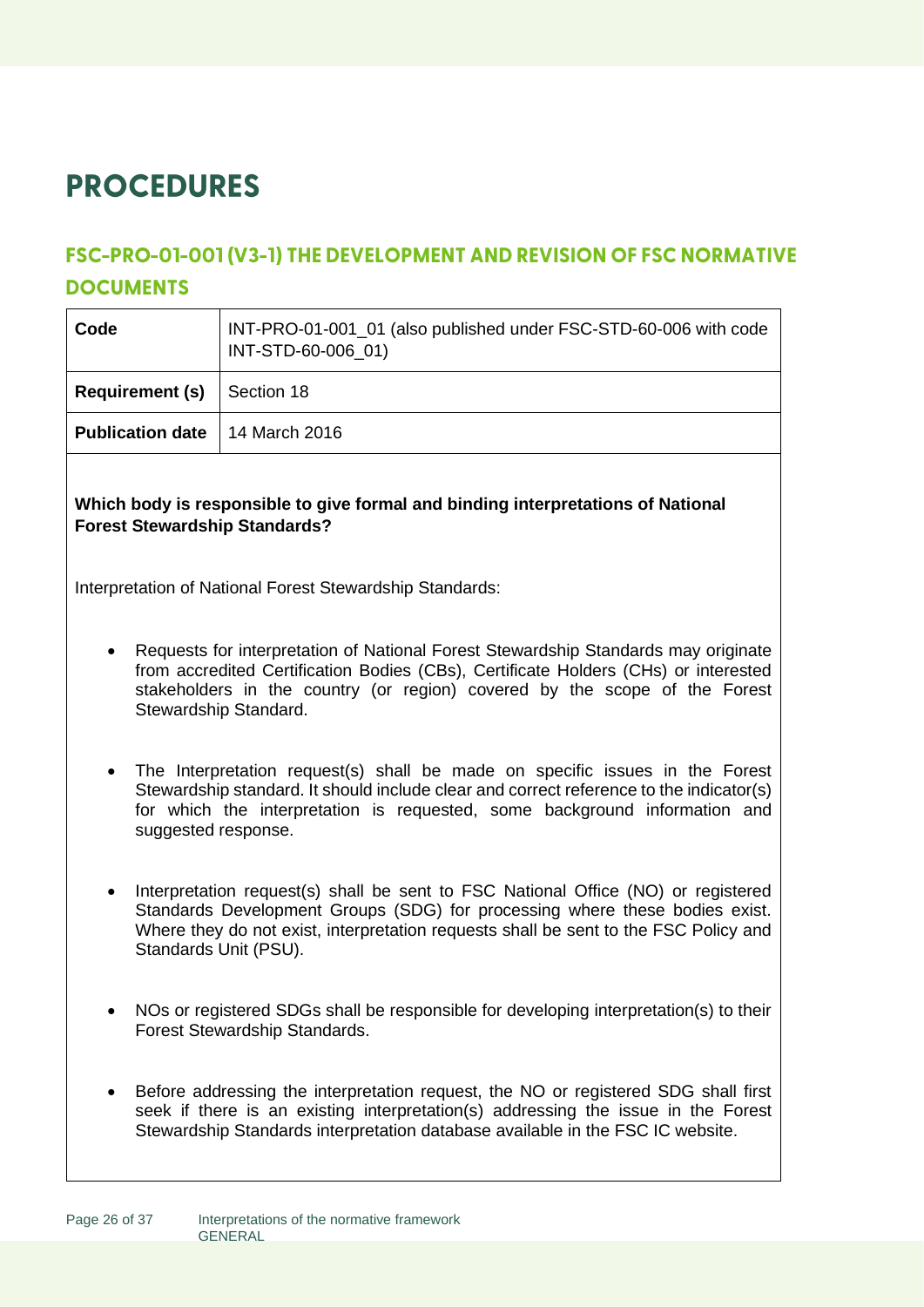- If there is already an approved interpretation(s) on the issue it shall be adopted as appropriate.
- All Interpretation(s) developed by NOs or registered SDGs shall be sent to the FSC PSU for formal approval and publishing in the FSC IC website.

 **NOTE:** Interpretation(s) are only valid after the review and approval of the FSC PSU. It is the responsibility of the NO or the registered SDG to analyze any requests or need for interpretation of Forest Stewardship Standards.

• Interpretation(s) developed by NOs or registered SDGs shall be presented to the FSC PSU as illustrated in Box1.

Box 1.

#### **FORMAT FOR INTERPRETATIONS**

**Keyword(s)**: [*name a few key words that define/classify the enquiry]* 

**Enquiry**: [*formulate the interpretation request as a question; background may be included]* 

**Proposed Interpretation**: [*propose a response]* 

**Normative Reference**: [*the FSC Forest Stewardship Standard and indicator the enquiry refers to]*

• NO or registered SDGs, shall decide on the process to develop and consult on interpretation(s) prior to submitting it to the FSC PSU.

 **NOTE**: The process shall be designed in relation to the scale and controversy of the issue, considering the requirements set out in this standard and shall uphold FSC values of stakeholders' engagement.

• FSC PSU shall process interpretation requests from NO or registered SDG in line with its internal procedure (section 3 of the *PSU Enquiry Procedure; PSU-PRO-10- 201 V1-1EN*).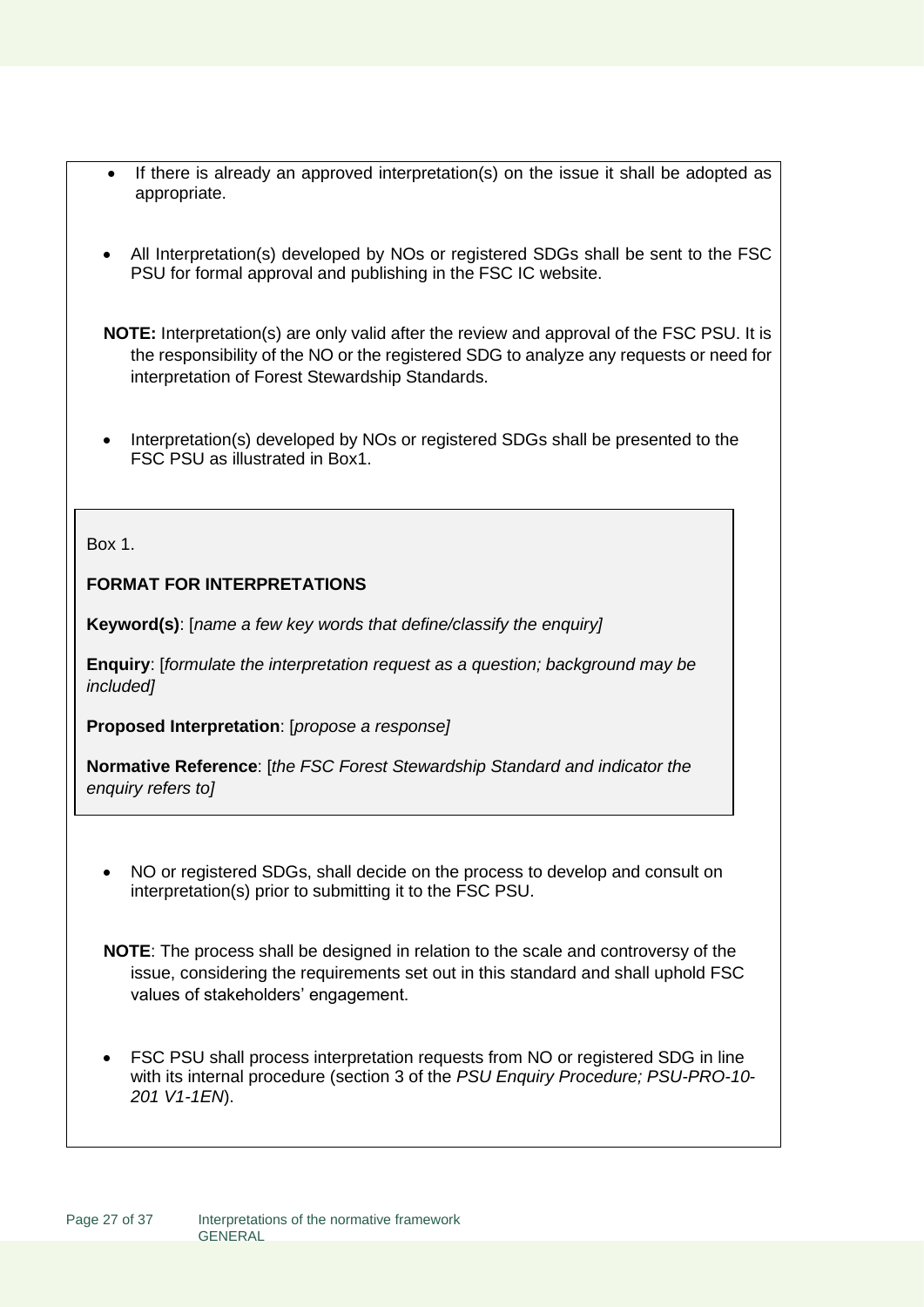- The FSC PSU shall evaluate the proposed interpretation(s) and respond within thirty (30) days
- If interpretation(s) are approved they shall be registered in the PSU interpretation database and the NO or SDG shall be informed accordingly.
- All approved interpretation(s) shall be published by the NO or SDG and national stakeholders informed accordingly.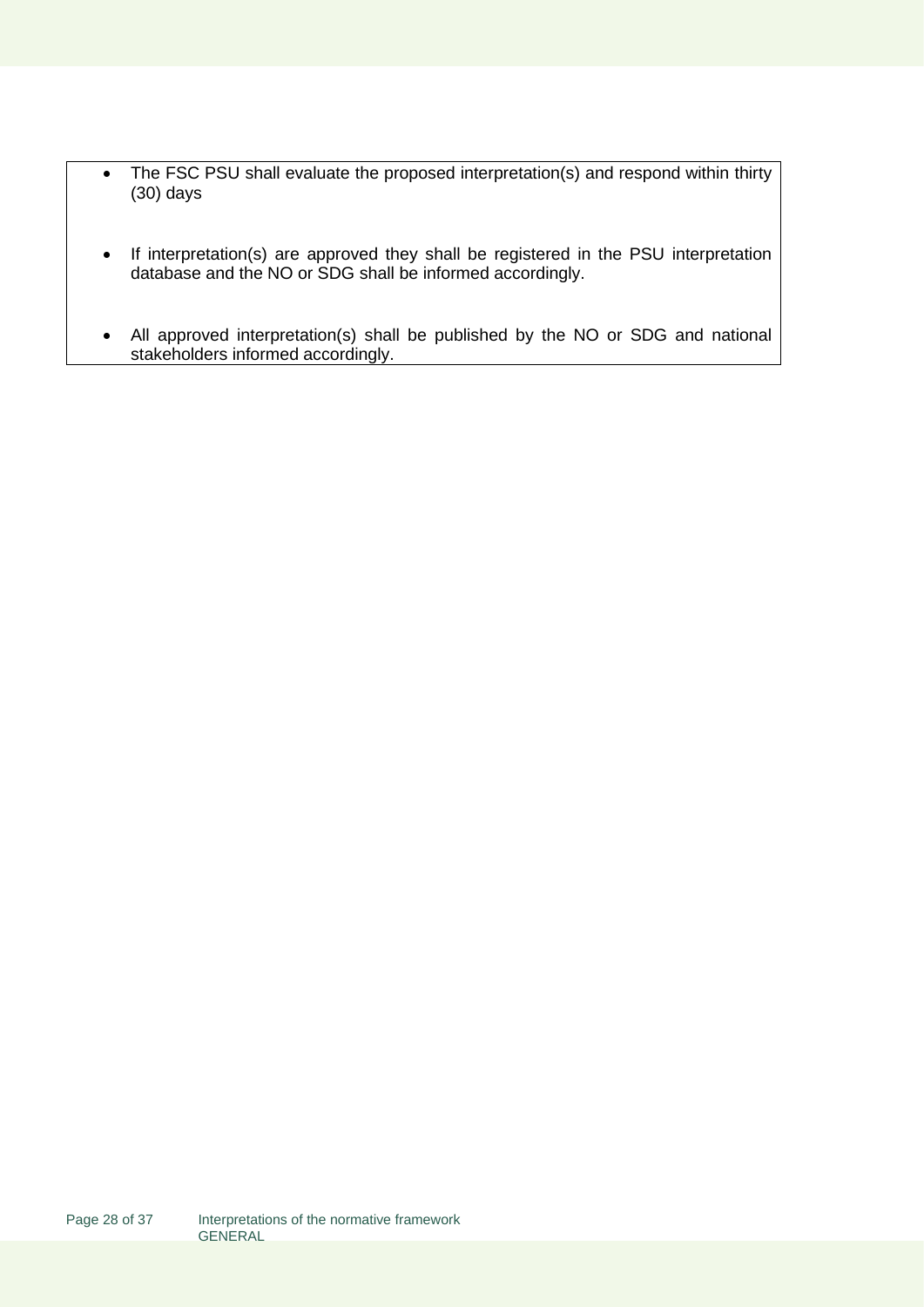# <span id="page-28-0"></span>**FSC-PRO-01-017 (V1-1) PARTCIPATION OF EXTERNAL OBSERVERS IN ON-SITE FSC CERTIFICATION AUDITS AND / OR ASI ASSESSMENTS**

| Code                                    | INT-PRO-01-017 01 |
|-----------------------------------------|-------------------|
| <b>Requirement (s)</b> $ $ Clause 3.1   |                   |
| <b>Publication date</b>   20 March 2018 |                   |

**In a group certificate (type resource manager) several community forests are managed by one forest manager.** 

**Various representatives of the community want to participate in the external audit: the mayor (who represents the owner and signs contracts in the name of the forest owner), members of the council (who take part in decisions but are not employed by the community) and representatives of the political parties (who do not have right to take decisions for the community).** 

**Which of these stakeholders is classified as external observer and is required to sign a formal confidentiality agreement, according to FSC-PRO-01-017, clause 3.1?**

Any person different from the certificate holder (or the forest owner, if they are not the same) and the certification body shall sign a formal Non-Disclosure and Confidentiality Agreement prior to the audit.

The mayor, as a legal representative of the forest owner, is not considered external and therefore is not required to sign a formal Non-Disclosure and Confidentiality Agreement. All the other parties are required to sign it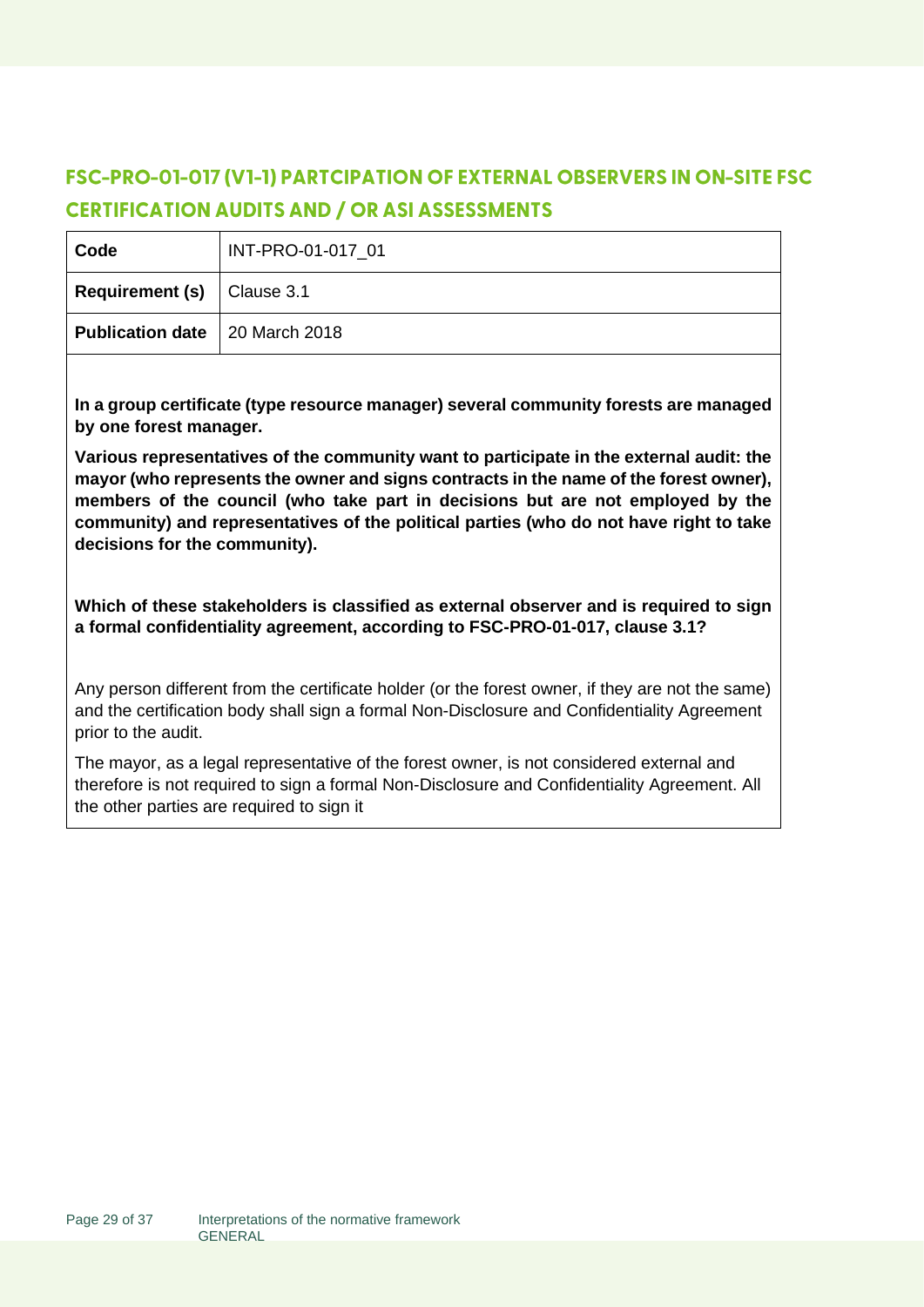#### <span id="page-29-0"></span>**FSC-PRO-20-003 (V1-0) TRANSFER OF FSC CERTIFICATES AND LICENSE AGREEMENTS**

| Code                                                                                                                                                                                                                                                                              | INT-PRO-20-003_03 |
|-----------------------------------------------------------------------------------------------------------------------------------------------------------------------------------------------------------------------------------------------------------------------------------|-------------------|
| <b>Requirement (s)</b>                                                                                                                                                                                                                                                            | Scope             |
| <b>Publication date</b>                                                                                                                                                                                                                                                           | 06 June 2014      |
| a) Does FSC-PRO-20-003 apply to certificate holders that are moving from an<br>individual certificate to a group certificate (as group members) under another<br>certification body?<br>b) Do these companies need to comply with FSC-PRO-20-003, in particular in Clause<br>2.2? |                   |
| a) No, this cannot be considered as moving the responsibility for maintaining active FSC<br>certificate from one certification body to another.<br>b) No, FSC-PRO-20-003 does not apply.                                                                                          |                   |
|                                                                                                                                                                                                                                                                                   |                   |

| Code                    | INT-PRO-20-003_04 (also published under FSC-STD-20-001 with code<br>INT-STD-20-001 28 |
|-------------------------|---------------------------------------------------------------------------------------|
| <b>Requirement (s)</b>  | Clause 1.1.3 of FSC-STD-20-001                                                        |
| <b>Publication date</b> | 20 May 2015; amended 09 April 2018                                                    |

**Does FSC-PRO-20-003 apply to cases where certificate holders are obliged to transfer to a new CB due to the termination of accreditation of the old CB?** 

No, the application of FSC-PRO-20-003 (specifically the transfer audit) is not necessary.

The old CB is obliged to inform their clients in accordance with Clause 1.1.3 of FSC-STD-20-001. Certificate holders have 6 months to transfer to a new CB. In case of questions the certificate holder can approach FSC (at national, regional or international level).

Additionally the new CB will need to review the status of open CARs and to monitor that corrective actions are implemented accordingly.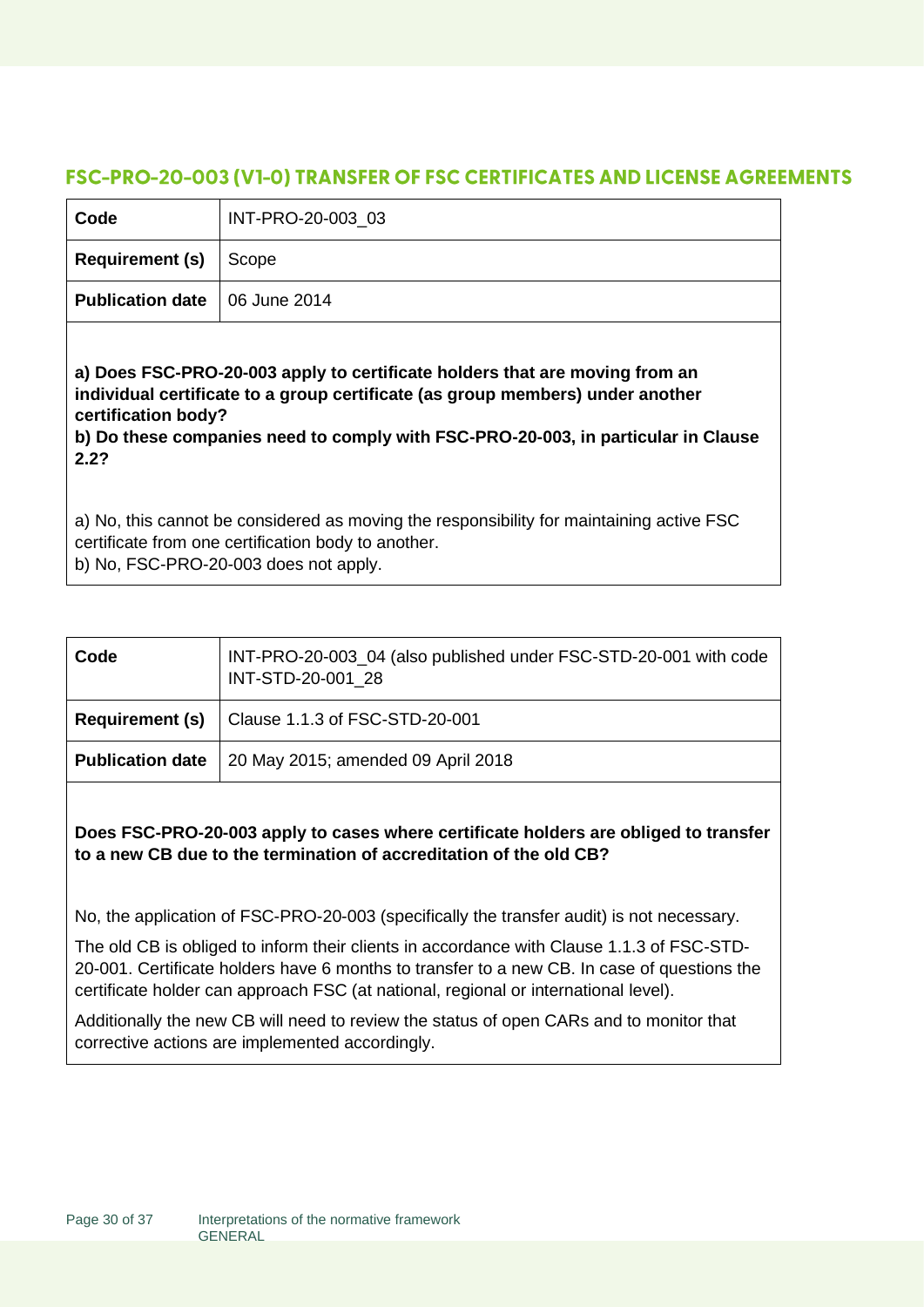| Code                                      | INT-PRO-20-003 8 |
|-------------------------------------------|------------------|
| <b>Requirement (s)</b> $\vert$ Clause 1.2 |                  |
| <b>Publication date</b>                   | 18 June 2019     |

**There are two contradicting requirements in relation to who has to provide the previous audit report/ CAR information to the succeeding certification body in the case of a certificate transfer. The newer normative requirement, Clause 4.1.9 of FSC-STD-20-001 requires CBs to obtain the latest available FSC audit report from the applicant for consideration in the certification process, whereas the older normative requirement, Clause 1.2 of FSC-PRO-20-003 requires ASI to send information on previous CARs to the succeeding certification body upon request. Which requirement is applicable?** 

In this case the newer normative requirement applies, according to INT-STD-20-001\_21. CBs are required to obtain the audit report/CAR information from the applicant.

| Code                    | INT-PRO-20-003_02 (also published under FSC-STD-20-011 with code<br>INT-STD-20-011_08) |
|-------------------------|----------------------------------------------------------------------------------------|
| <b>Requirement (s)</b>  | Clause 2.2                                                                             |
| <b>Publication date</b> | 19 May 2014                                                                            |

**How does the status of open minor nonconformities not evaluated within the 12 months timeframe affect the ability to transfer certificates to a new certification body?**

Minor nonconformities not evaluated by the preceding certification body within the required 12-months timeframe do not automatically upgrade to majors. The certificate may still be transferred to the succeeding certification body but the pending minor nonconformities shall be evaluated in the transfer audit and then be upgraded if not closed.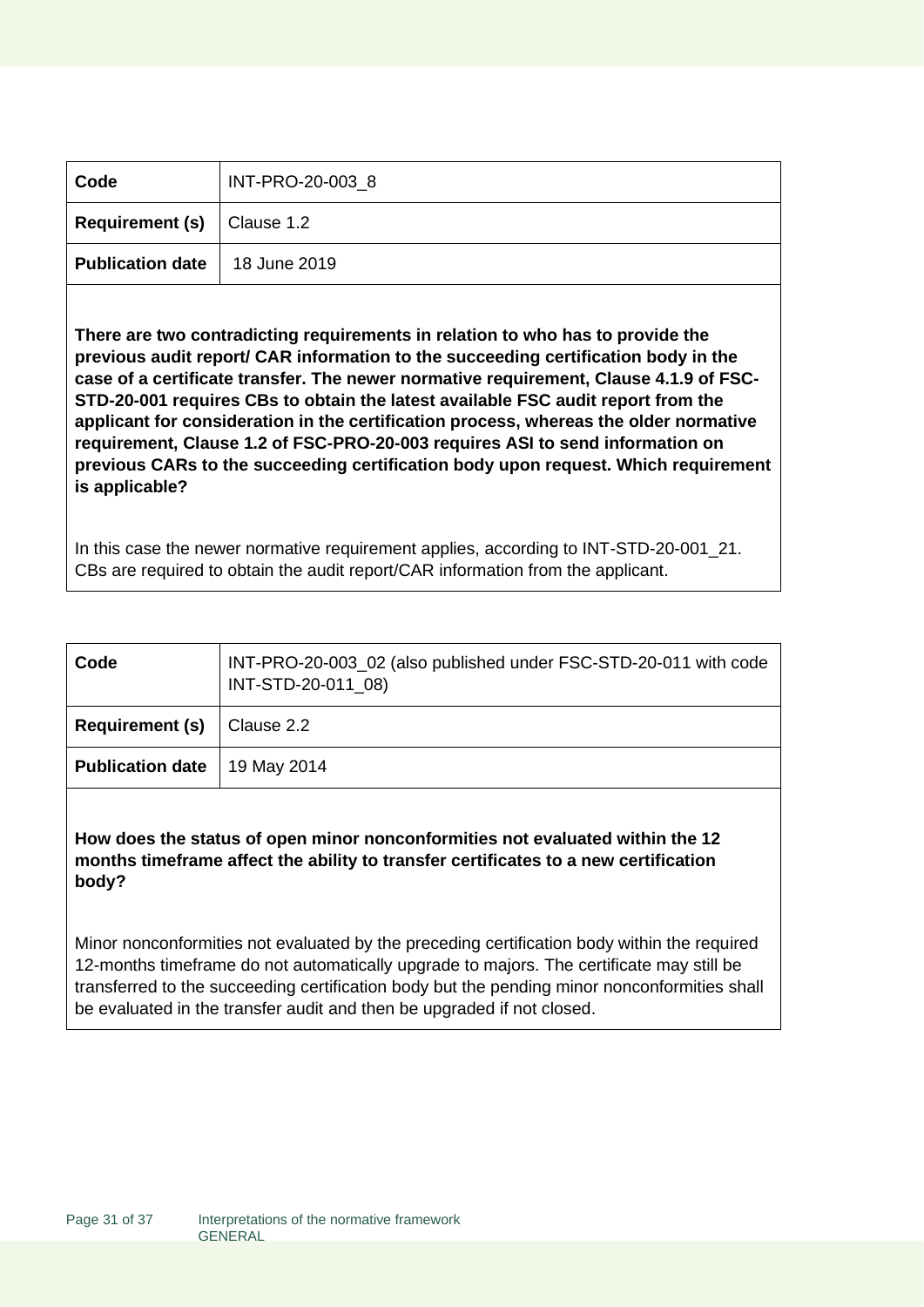| Code                                      | INT-PRO-20-003 05 |
|-------------------------------------------|-------------------|
| <b>Requirement (s)</b> $\vert$ Clause 3   |                   |
| <b>Publication date</b>   05 October 2015 |                   |

**When an FSC FM certificate is transferred to another certification body at the reevaluation audit stage and the re-issuance of a 5 years certificate is planned without any change in the license number, is it considered as a new certificate, and consequently is a peer review process requested?**

When an FSC FM active certificate is transferred to another CB in the year of the reevaluation, the transfer audit shall be conducted in a way that satisfies the requirements for the re-evaluation, except for clause 7.2.b in FSC-STD-20-007. The succeeding CB is required to prepare a full, new certification report and public summary according to FSC-STD-20-007a and FSC-STD-20-007b.

This applies unless the succeeding CB deems necessary to conduct the audit according to the requirements for a main evaluation.

| Code                                         | INT-PRO-20-003 07                          |
|----------------------------------------------|--------------------------------------------|
| <b>Requirement (s)</b> $ $ Clause 3.2.e; 2.2 |                                            |
|                                              | <b>Publication date</b>   14 December 2015 |

**Some succeeding Certification Bodies (CB) only communicate the transfer of a certificate to the preceding CB through the Automated Certificate Transfer tool in the FSC certificates database system.** 

**a) Can this tool replace the communication between CBs required in Clause 3.2.e? b) What reasons are legitimate for preceding CBs for not accepting a request to transfer a certificate?**

a) No, this tool is supporting the communication between CBs as per Clause 3.2.e but does not replace it. Previous communication shall happen.

b) A certificate cannot be transferred where any of the situations described in Clause 2.2 exists.

Clause 2.2.c covers the requirement of communication between CBs.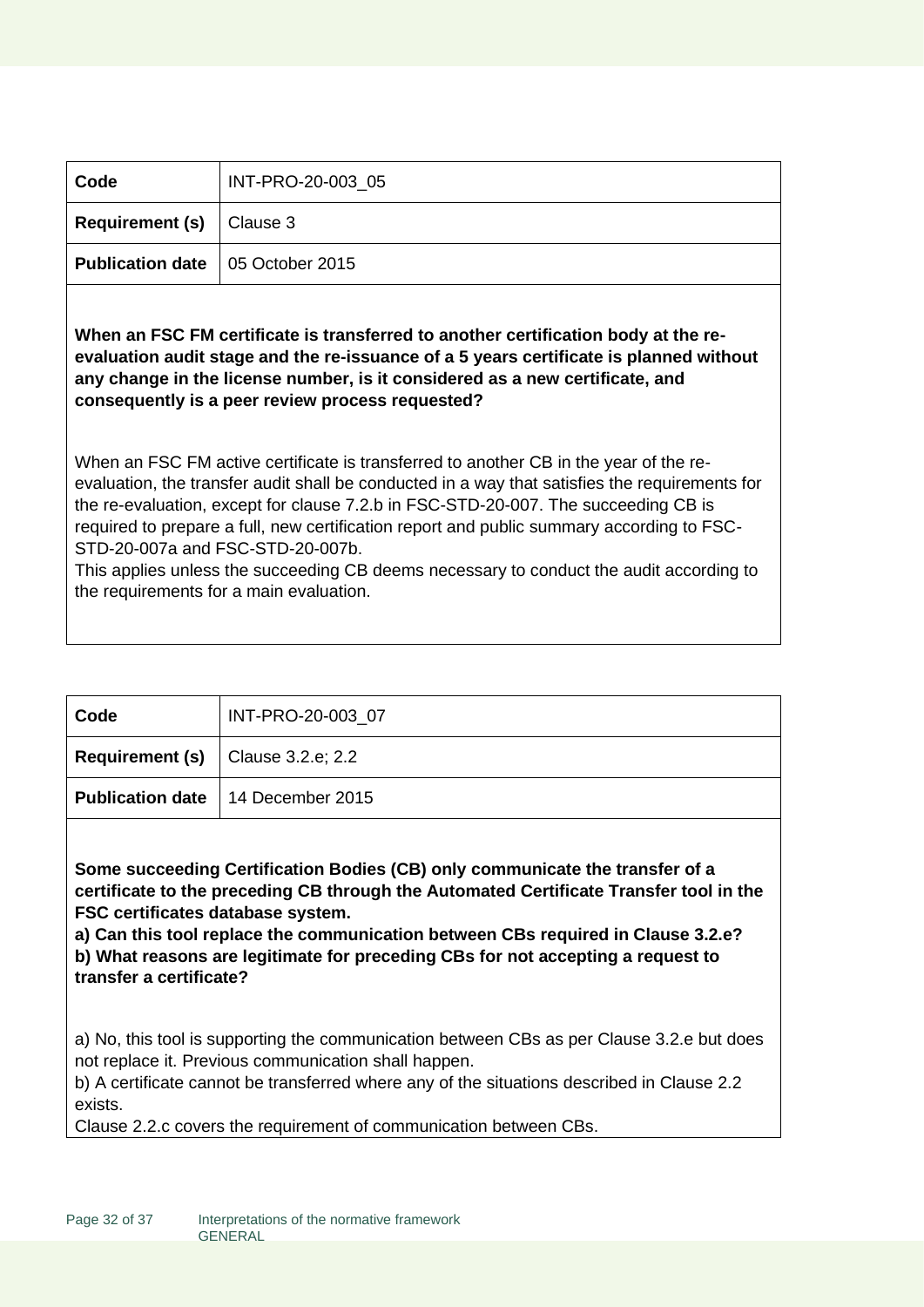In addition, the only valid reason would be that the CH has not fulfilled all contractual obligations with the current CB.

| Code                                       | INT-PRO-20-003 01 |
|--------------------------------------------|-------------------|
| <b>Requirement (s)</b> $ $ Clause 3.2.f)   |                   |
| <b>Publication date</b>   19 February 2014 |                   |

**We are transferring a FM certificate that will expire in May 2014 from another CB and we will perform the transfer audit (TA) and renewal audit (RA) at the same time before that date.** 

**According to FSC-PRO-20-003 Clause 3.2, if the on-site transfer audit is conducted in a way that satisfies all the formal requirements for a main evaluation, a new 5-years certificate may be issued.** 

**Should we consider this TA as a main evaluation or as a re-evaluation (same procedures as for the main evaluation with exceptions)?**

The transfer audit can be conducted as main evaluation or as re-evaluation, but only if conducted as main evaluation a new 5 years certificate can be issued.

| Code                    | INT-PRO-20-003 09                                                                                                                                               |
|-------------------------|-----------------------------------------------------------------------------------------------------------------------------------------------------------------|
| <b>Requirement (s)</b>  | FSC-PRO-20-003 V1-0, Clause 3.2.f)                                                                                                                              |
|                         | FSC-DER-2020-001                                                                                                                                                |
| <b>Publication date</b> | 26 May 2020; last amended 14 April 2022                                                                                                                         |
|                         | Effective from the date of publication until 31 December 2022, or until<br>invalidated prior to that date. This interpretation will be updated as<br>necessary. |
|                         |                                                                                                                                                                 |

**As a transfer audit is supposed to be conducted according to the requirements for a surveillance evaluation, can this transfer audit also be postponed in accordance with FSC-DER-2020-001?**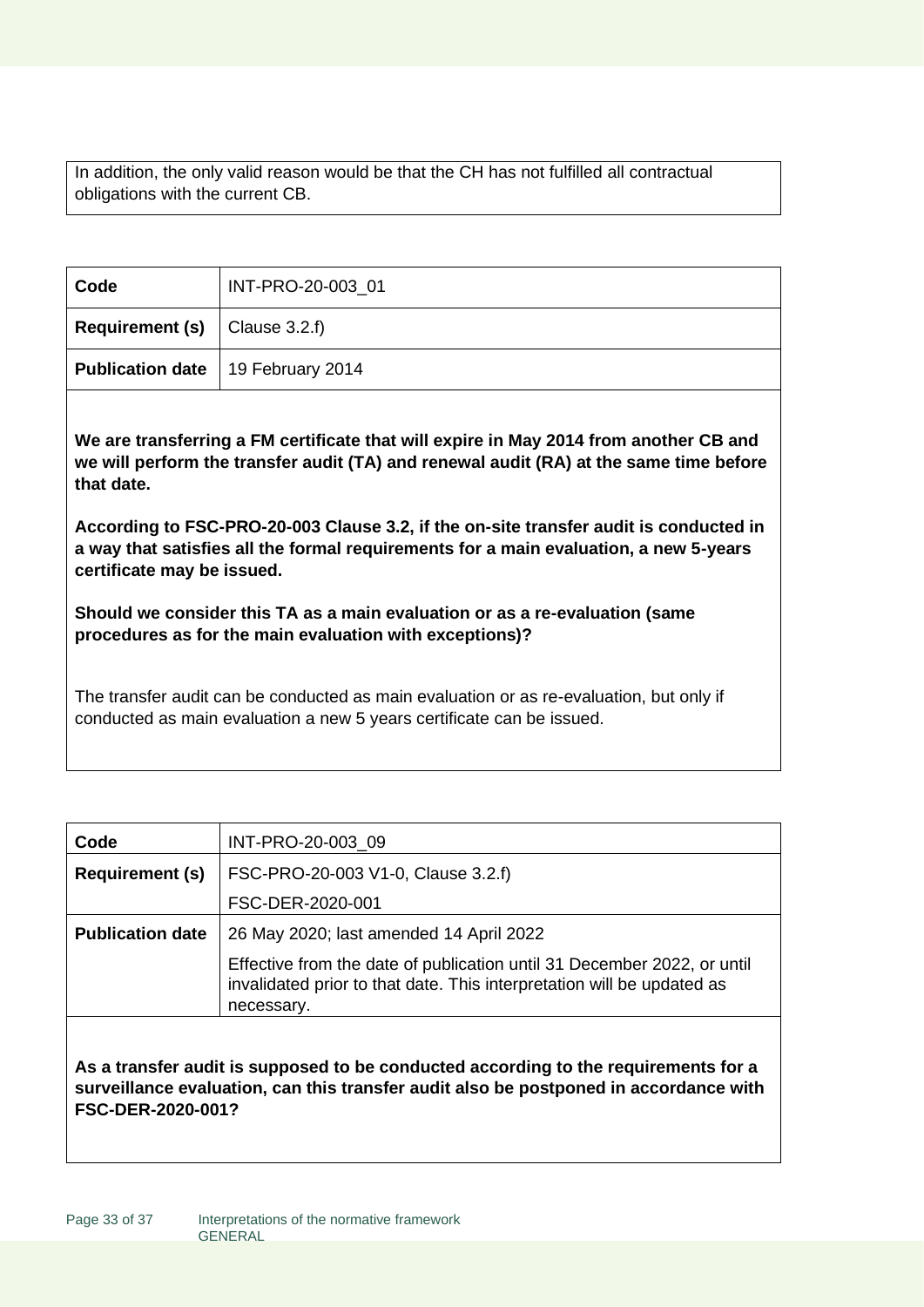#### **CoC**

Yes, the transfer audit can be postponed, but shall be conducted within (6) six months of the agreed transfer date. In case of medium risk, this timeline refers to the Stage 1 audit.

#### **FM**

Yes, the transfer audit can be postponed, but shall be conducted within (6) six months of the agreed transfer date.

| Code                    | INT-PRO-20-003_06 (also published under FSC-STD-20-001 with code<br>INT-STD-20-001_18) |
|-------------------------|----------------------------------------------------------------------------------------|
| <b>Requirement (s)</b>  | Clause 5.1                                                                             |
| <b>Publication date</b> | $\vert$ 14 December 2015                                                               |
|                         |                                                                                        |

**Clause 5.1 of FSC-PRO-20-003 requires the preceding certification body to remove all data from the certificate holder's entry in the FSC database that the certification body considers to be confidential. What happens with public summary reports when a certificate is transferred?**

Public summary reports are not considered confidential per definition and shall therefore be kept in the FSC database of certificates to remain publicly available.

| Code                                     | INT-PRO-20-003_10 |
|------------------------------------------|-------------------|
| <b>Requirement (s)</b> $ $ Clause 2.2 d) |                   |
| <b>Publication date</b>   05 May 2022    |                   |

**Clause 2.2 d) requires that FSC certificates cannot be transferred without making the relevant documentation about the certificate holder (records, history of CARs) available to the succeeding certification body. a) Are False Claim entries as per ADVICE-40-004-18 (V2-0) Clause 1.1.1 considered relevant documentation? b) How shall such information be provided to the succeeding certification body?**

- a) Yes, it is considered relevant documentation;
- b) The preceding certification body shall keep all records regarding false claims in the certificate holder's entry in the FSC database.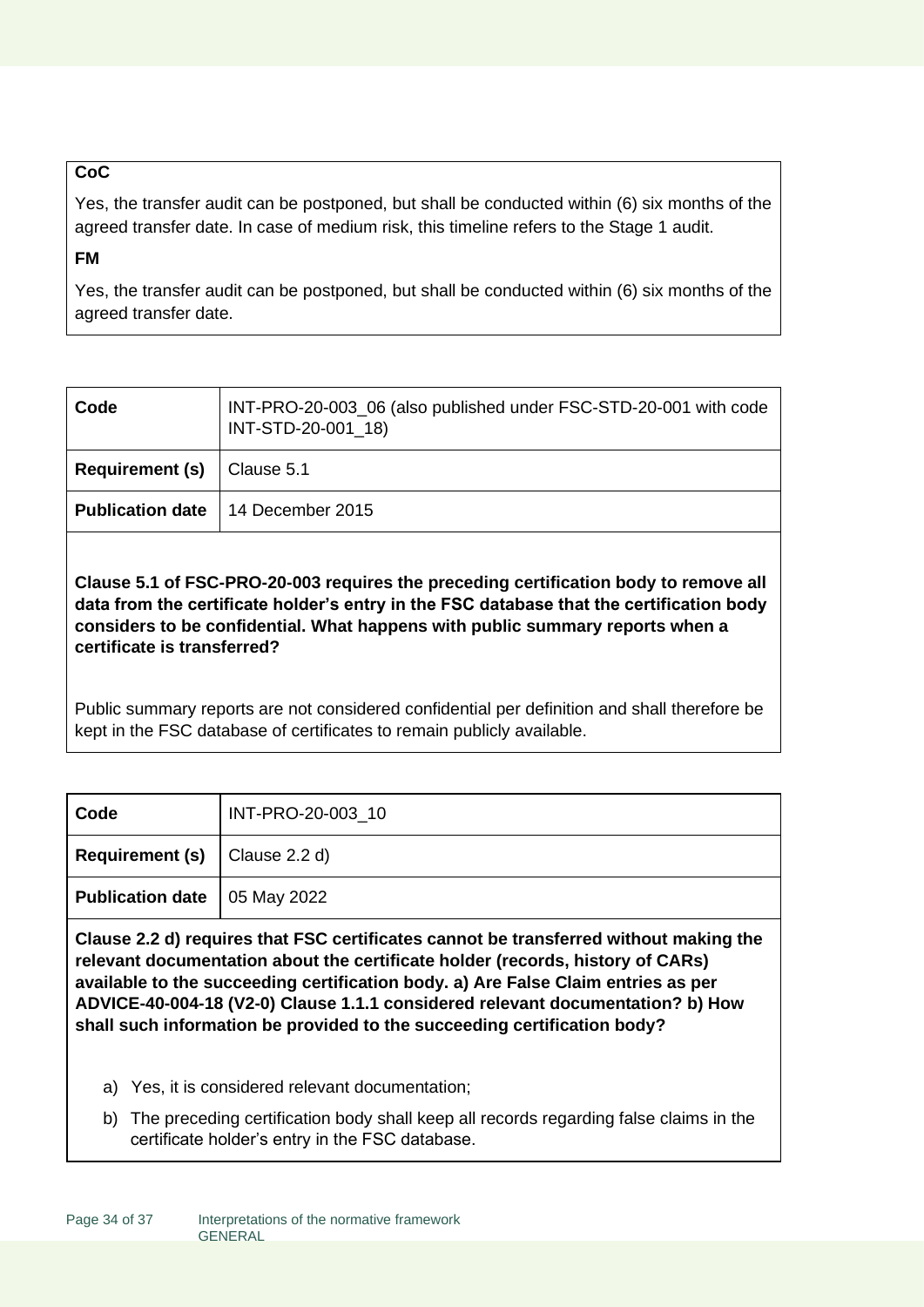## <span id="page-34-0"></span>**FSC-PRO-20-004 (V1-2) GENERAL REQUIREMENTS FOR AN FSC TRAINING PROGRAMME**

| Code | INT-PRO-20-004 02                                                 |
|------|-------------------------------------------------------------------|
|      | <b>Requirement (s)</b> $ FSC-PRO-20-004 V1-2 Clauses 7.1 and 7.2$ |
|      | <b>Publication date</b>   06 September 2018                       |

**May the online training on FSC Controlled Wood provided on the FSC e-training platform be considered sufficient to cover the CW part of the requirements for initial training of Chain of Custody auditors?**

**FSC-PRO-20-004 V1-2 requires that all auditor candidates intending to qualify as auditor against FSC's CoC scope shall complete training on CoC. The contents of the training shall include, among others, CW in the context of CoC.** 

Yes, a certificate of successful completion of the online training on FSC Controlled Wood (see [https://etraining.fsc.org\)](https://etraining.fsc.org/) may be considered as covering the CW part of the initial auditor training on CoC.

| Code                                    | INT-PRO-20-004 01 |
|-----------------------------------------|-------------------|
| <b>Requirement (s)</b>                  | Clause 7.2        |
| <b>Publication date</b>   15 March 2017 |                   |

**Are all certification bodies (CBs) required to include controlled wood (CW) with regards to FSC-STD-30-010, FSC-STD-40-005 and corresponding accreditation requirements into their initial auditor training?**

No, the following differentiation shall be applied:

In the context of forest management certification (FM):

Only CBs with FM CW in their accreditation scope are required to include CW according to FSC-STD-30-010 and FSC-STD-20-012 into their initial auditor training program.

In the context of chain of custody certification (CoC):

All CBs accredited for CoC shall ensure that the initial auditor training program for all CoC auditors includes general aspects of CW as covered by FSC-STD-40-004. This is to ensure that the qualified CoC auditors have sufficient awareness about the CW concept to audit aspects of CW in accordance with FSC-STD-40-004.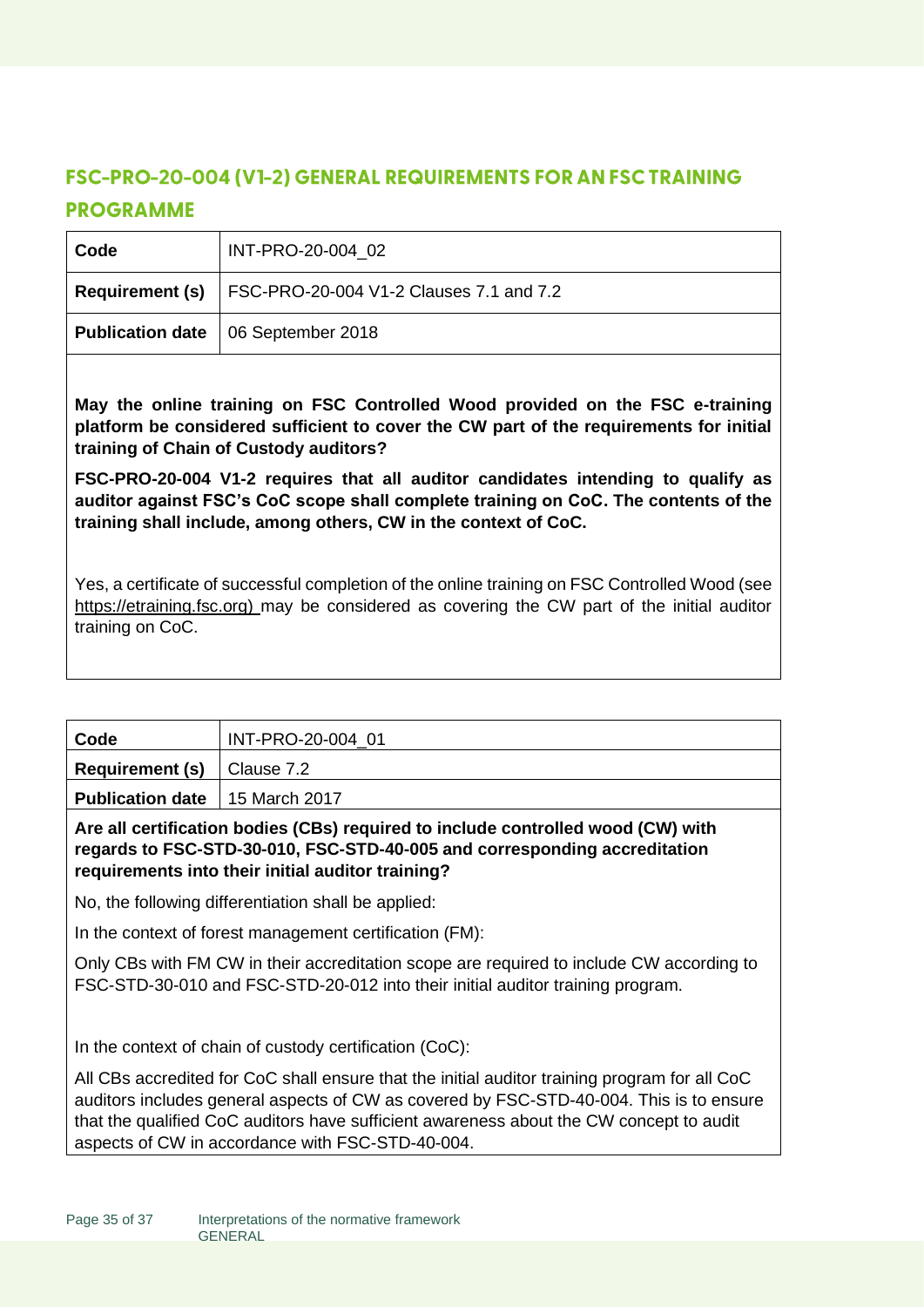CBs offering CoC CW certification to their clients shall additionally include FSC-STD-40-005 and corresponding requirements of FSC-STD-20-011 into their initial auditor training program for those auditors who are going to conduct CW CoC audits.